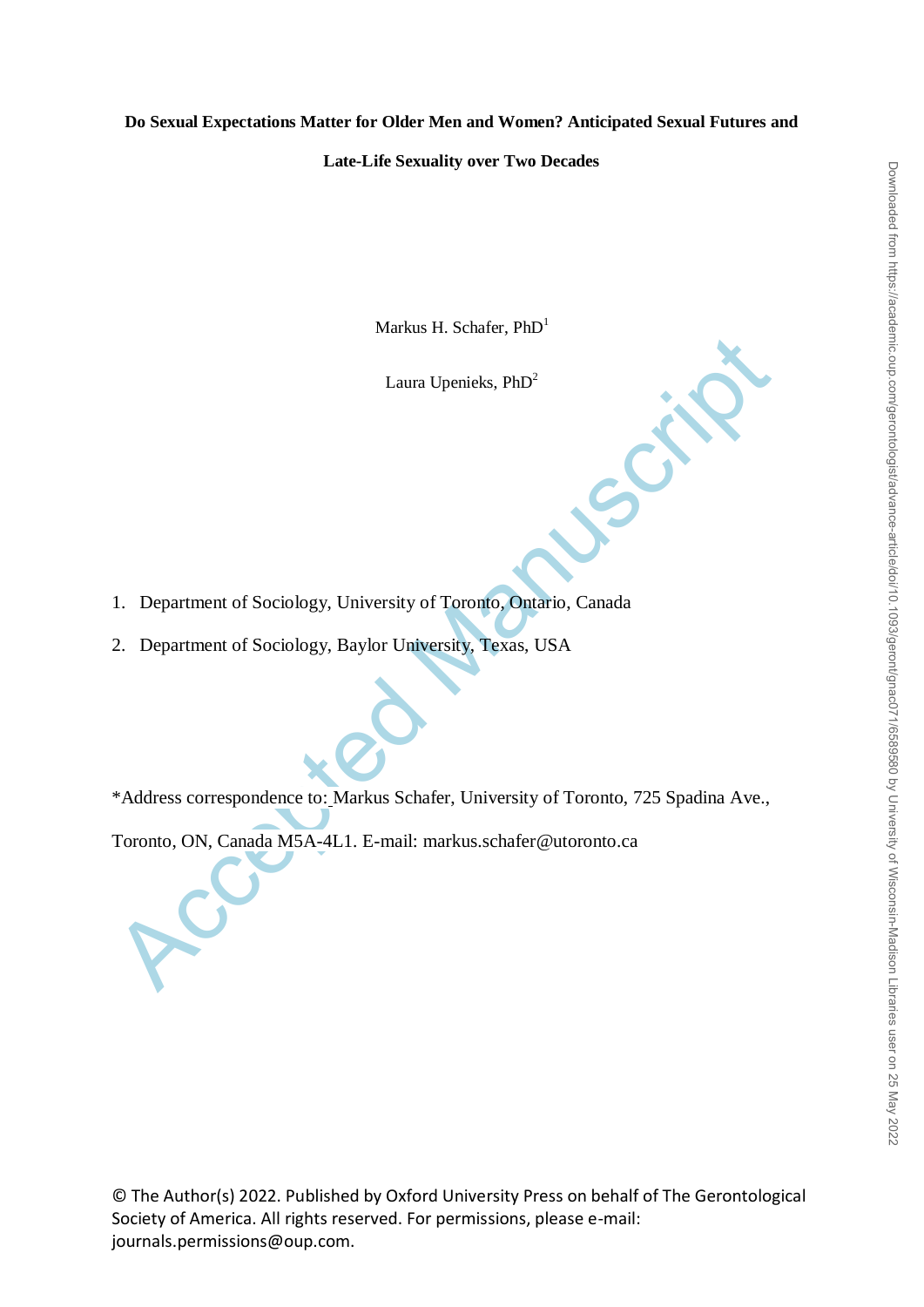#### **Abstract**

**Background and Objectives:** Expectations across a variety of life domains appear to shape the aging process, giving weight to the role of self-fulfilling prophecies in later life. Sexuality is one area where the power of expectations is not well understood. We investigated whether 10-year sexual expectations were associated with sexual satisfaction and sexual frequency a decade on among older heterosexual coupled adults. We further examined whether sexual expectations could offset the sexconstraining impact of functional limitation onset.

neerosexuar coupled attents. We turner examined whether sexual expectations colut onset the seconstraining impact of functional limitation onset.<br> **Research Design and Methods:** We used three waves of the Midlife Developme **Research Design and Methods:** We used three waves of the Midlife Development in the United States study (1995, 2005, 2014), a nationally representative panel survey. Analyses consider adults aged 45+ in 1995 who had a spouse or romantic partner at two consecutive waves. Associations between sexual expectations and eventual sexual satisfaction and frequency were estimated with multivariable generalized estimating equations (GEE). Moderation analyses examined whether between-wave onset of functional limitations had less influence on sexuality outcomes when combined with a high initial level of sexual expectations.

**Results**: Sexually optimistic participants reported more sexual satisfaction and higher sexual frequency a decade later. Though the onset of functional limitations tended to suppress sexual frequency for women, the probability of having weekly sex was significantly higher among such women if they had high rather than low sexual expectations.

**Discussion and Implications:** Results suggest that, similar to other life domains, expectations shape the sexual experience of older adults. Clinicians and care providers may consider ways to help foster realistic optimism about sexuality among older men and women.

**Keywords:** Sexual satisfaction; sexual frequency; self-fulfilling prophecy; disability; functional limitations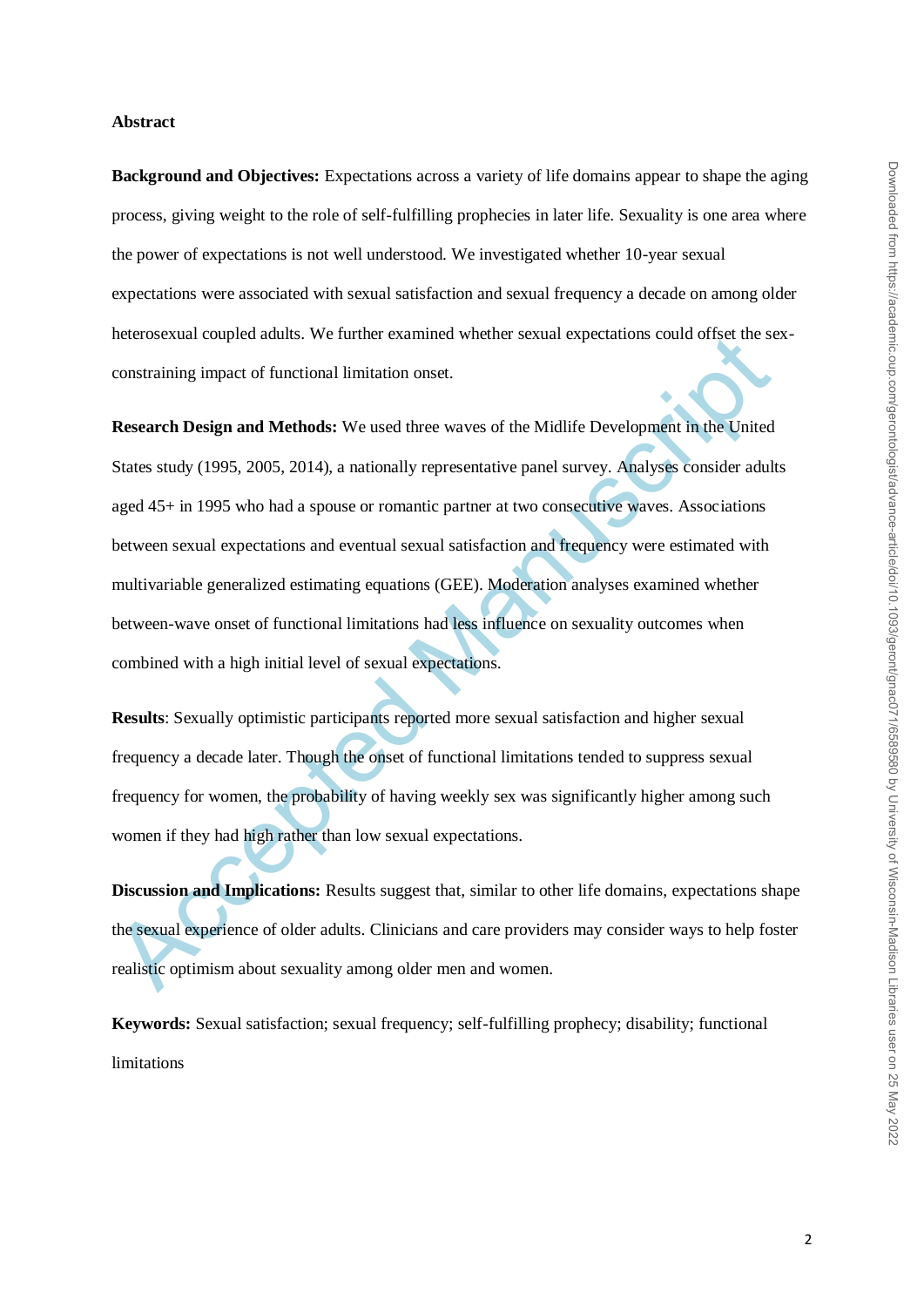Older adults who remain sexually active and satisfied with their sexual lives report more fulfillment in their intimate relationships, fewer depressive symptoms, and better physical health than those who lack these forms of sexual expression (Brody, 2010; DeLamater, 2012; Laumann et al., 2005). Though the causal directions of such associations are complicated, mounting evidence suggests that increasing the frequency and quality of sexual expression can improve and sustain well-being as adults age (Gianotten et al., 2021). All the same, older adults—including those with available sexual partners—face numerous challenges to regular and rewarding sexual expression, including internalized ageism (Heywood et al., 2019), hormonal changes (Bortz et al., 1999), and medication side effects (Muzacz & Akinsulure-Smith, 2013). Health problems and functional limitations, however, stand out as a particular constraint to sexual expression (Dorner et al., 2018; Karraker & DeLamater, 2013; Lindau & Gavrilova, 2010; Stroope et al., 2015).

Drawing on the idea that domain-specific expectations matter for key age-related outcomes, this study examines the prospective role of optimistic sexual expectations for sexual activity and satisfaction in the second half of heterosexual coupled adults' lives. We also ask whether and to what extent expectations counteract sexual hurdles posed by functional health limitations.

# **The Power of Expectations in Later Life**

partners—face numerous challenges to regular and rewarding sexual expression, including<br>internalized ageism (Heywood et al., 2019), hormonal changes (Bortz et al., 1999), and medicatio<br>side effects (Muzacz & Akinsulure-Smi There is a growing recognition that expectations have a profound impact on the process of aging. A constellation of theories and frameworks—including stereotype embodiment theory (Levy, 2009), cumulative inequality theory (Schafer et al., 2011), and the temporally-extended self model (Peetz & Wilson, 2008)—have been applied by gerontologists to emphasize how beliefs about the future become self-fulfilling prophecies by shaping motivation, perceived opportunities and constraints, and goal-directed behavior over the life course.

One approach to expectations examines general future orientations. The concept of future time perspective, for instance, taps into whether the future is seen as expansive and full of opportunity versus marked by constraint; older adults perceiving an expansive future tend to engage in frequent physical activity (Stahl & Patrick, 2012) and proactive retirement planning (Hershey & Mowen,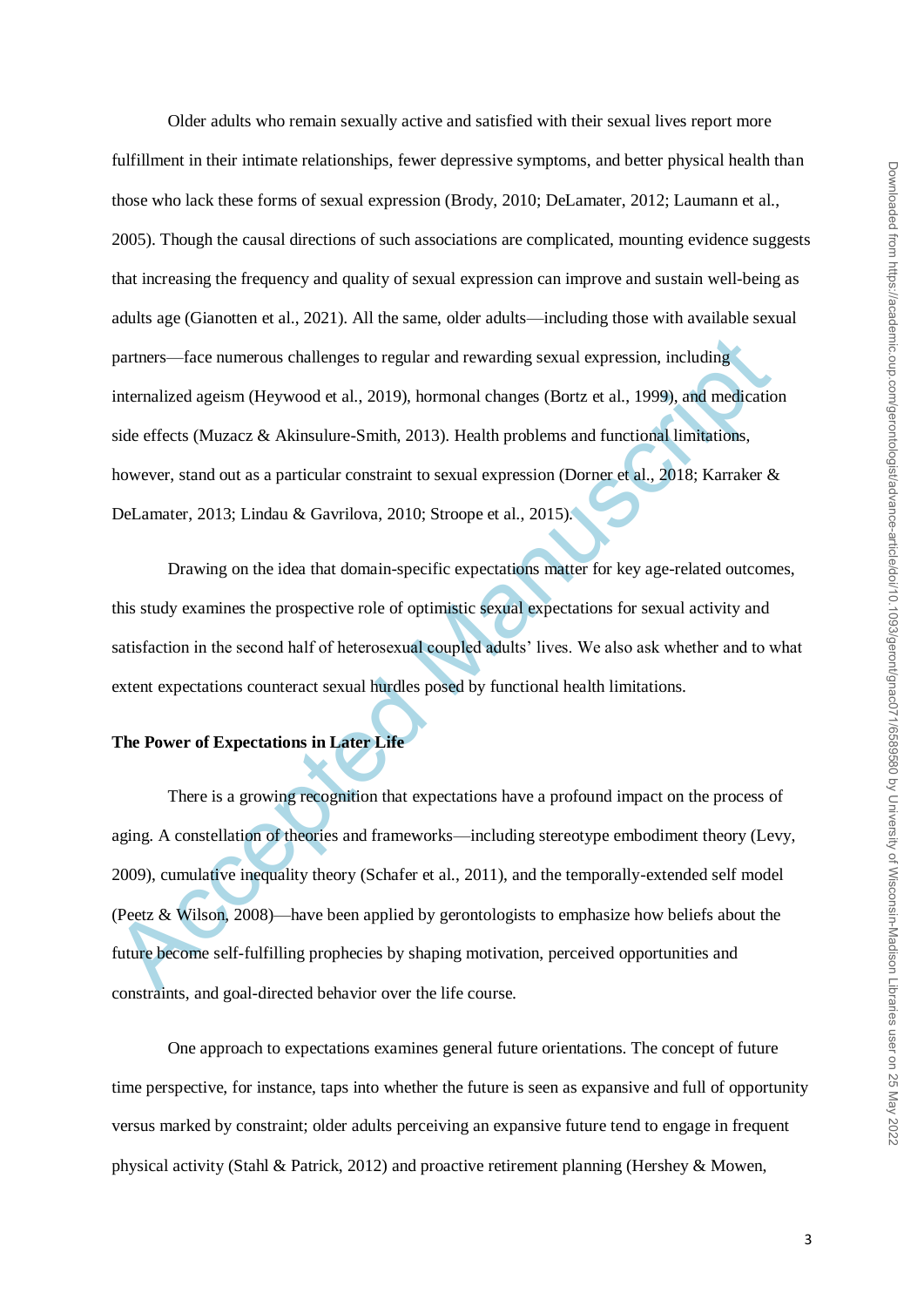2000). A similar take on future orientations is to examine people's attitudes toward the aging process, namely whether they see growing older as benign or as instead accompanied by a bundle of negative experiences (e.g., loneliness, forgetfulness, disability). People with positive aging views presumably eschew the negative stereotypes and tend to behave in ways that disprove them; empirical support for this view comes from studies showing that holding upbeat expectations predicts making new friends in later life (Menkin et al., 2017), enjoying better functional health over 18 years (Levy et al., 2002), and showing less memory decline over nearly four decades (Levy et al., 2012).

and showing less memory decline over nearly four decades (Levy et al., 2012).<br>An alternative approach to future orientations is domain-specific, targeting specific<br>expectations people hold towards significant realms of the An alternative approach to future orientations is domain-specific, targeting specific expectations people hold towards significant realms of their life. Studies using this tactic also affirm the power of expectation. Middle-aged people who before the 2008 recession expressed positive expectations about their future financial situation ended up less affected by the stress of recession-era strains (e.g., job loss, debt) than their less sanguine counterparts (Wilkinson et al., 2020). Another prospective study showed that for older adults currently viewing their health as poor, expecting the best possible health a decade on is associated with only a 0.12 probability of death, compared to 0.2 for those with middling expectations and 0.46 for those who expect the worst (Ferraro & Wilkinson, 2015). Having positive expectations about one's contributions to others' welfare is likewise predictive of positive future outcomes, including a high sense of self-worth and strong sense of belonging to one's community (Grossman & Gruenewald, 2020).

Curiously, sexuality tends to be neglected throughout the literature on future orientations—in fact, gerontologists have to our knowledge yet to consider the consequences of sexual expectations in the lives of older adults. Some evidence attests to how general expectations about aging shape sexual outcomes. For instance, middle-aged Americans most pessimistic about how overall life quality changes with age show the greatest drop in sexual satisfaction over the course of a decade (Estill et al., 2018). Still, no evidence yet indicates whether beliefs about one's sexual future act as a selffulfilling prophecy, nor whether sexual expectations can counteract age-related challenges to sexual flourishing.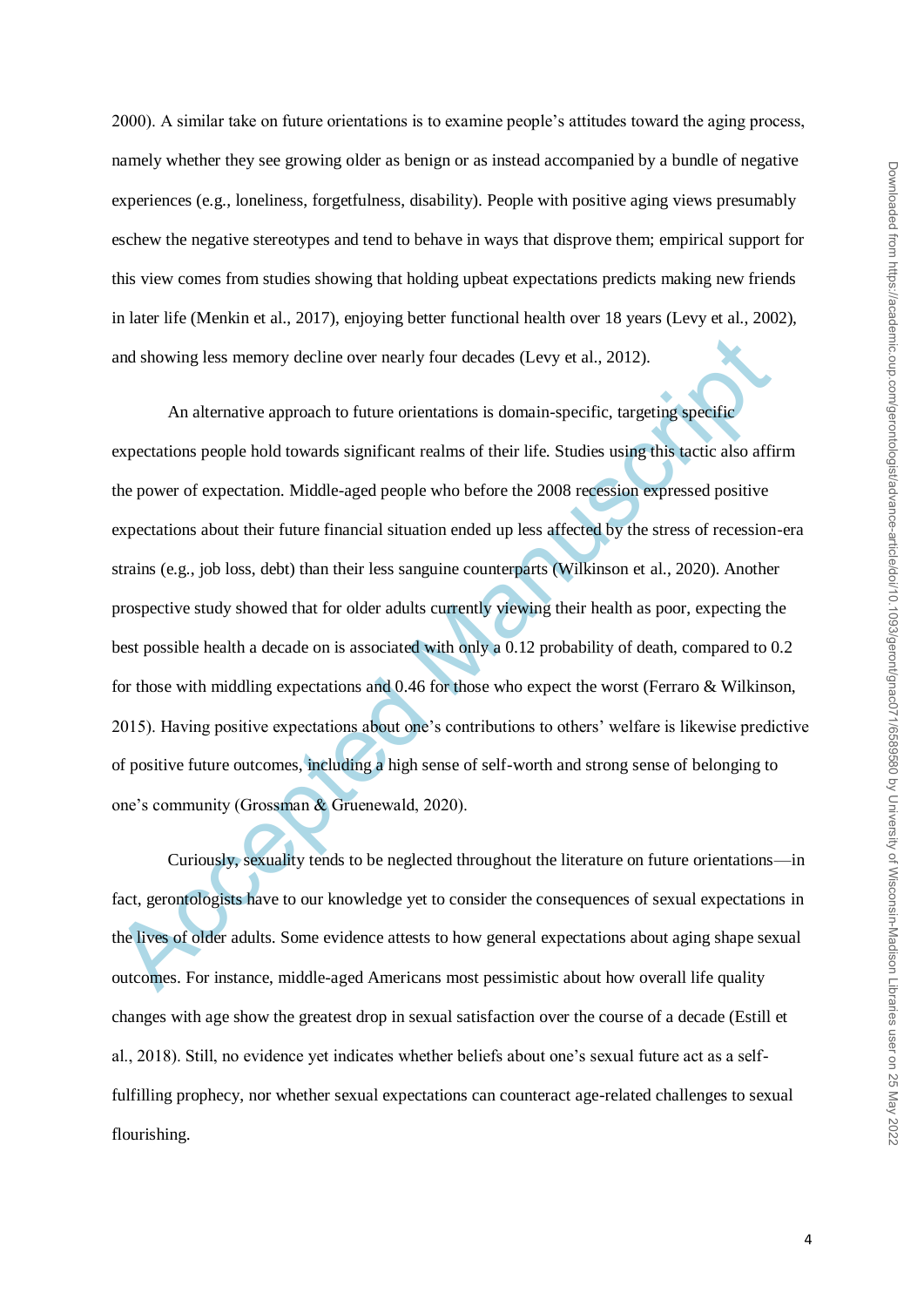#### **Current study**

The current study addresses these gaps, first prospectively examining whether sexual expectations are related to future sexual frequency and satisfaction, two commonly studied dimensions of sexual expression in old age (e.g., Gillespie 2017; Stroope et al., 2015; Syme et al., 2013). Second, we examine whether sexual expectations buffer the sex-diminishing role of functional health limitations.

Consist with theories that advance accounts of a self-fulfilling prophecy, we argue that sexual expectations influence future sexuality through a variety of mechanisms. These include the basic identification of sexual expression as a valued life goal; coordination with significant others (i.e., romantic partner) to realize the goal; and, importantly, motivation and the formation of strategies for pursuing the goal—optimizing and adapting—over against pervasive ageism (e.g., beliefs that late-life sexuality is shameful) and amidst personal setbacks (Wurm et al., 2013).

reann immators.<br>
Consist with theories that advance accounts of a self-fulfilling prophecy, we argue that sexpectations influence future sexuality through a variety of mechanisms. These include the basic<br>
identification of The onset of functional limitations is one such setback, representing an important health transition that reshapes romantic relationships and marks declining autonomy (Polenick et al., 2020; Schieman & Turner, 1998). Such an experience raises difficulties for sexual expression because it is accompanied by pain (Ji et al., 2021), loss of strength and agility (Schaap et al., 2013), and other physical problems that force bodily and emotional adjustment. By asking whether expectations counteract these challenges, our analysis extends beyond merely observing whether expectations matter, on average, for older adults. Indeed, our second research objective moves towards the issue of whether expectations serve as a coping resource amidst difficulty.

Late-life sexuality is distinct for men and women. Men, for instance, report more frequent and more satisfying sex than women (DeLamater & Karraker, 2009; Lindau et al., 2007; Syme et al., 2013); they also hold more optimistic expectations about their future sexual lives (Fischer et al., 2018; Kolodziejcazk et al., 2019). On the other hand, men's sexuality appears to be more affected by poor health (Karraker & DeLamater, 2013; Lindau et al., 2007), though women are more likely to be beset by functional limitations than men (Lin, 2020). For these reasons, we will examine all associations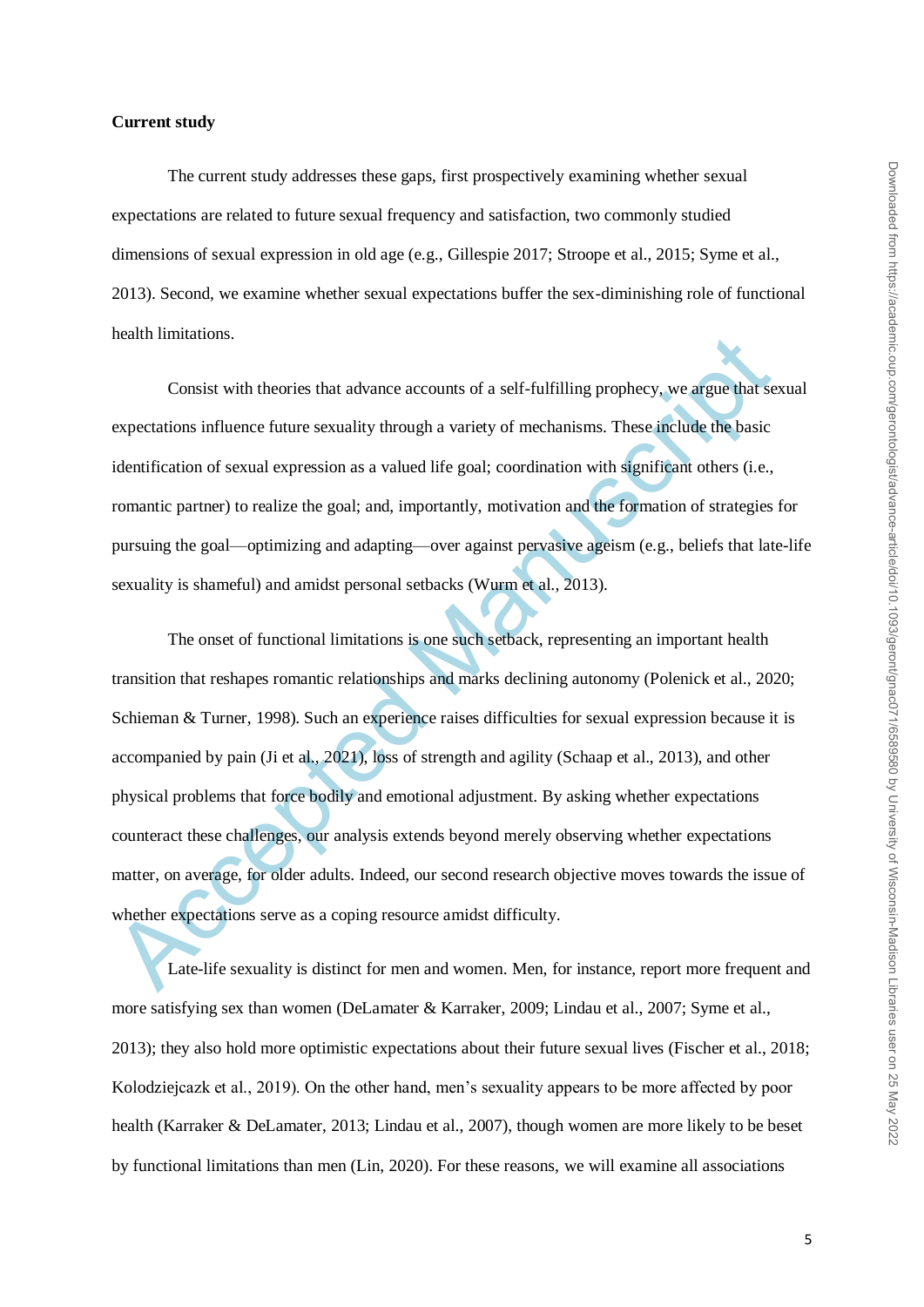separately by sex. In addition, most sexual expression in later-life is in the context of a stable partnership (Karraker et al., 2011), so we confine our analysis to older men and women married or in a marriage-like relationship.

We advance two hypotheses to examine the role of sexual expectations.

*Hypothesis 1:* Sexual expectations are positively associated with sexual frequency and sexual satisfaction in the future among coupled older adults.

*Hypothesis 2:* Though the onset of functional limitation(s) decreases sexual expression (frequency, satisfaction), higher sexual expectations prior to limitation minimize these decreases.

## **Data and Methods**

satisfaction in the future among coupled older adults.<br> *Hypothesis 2:* Though the onset of functional limitation(s) decreases sexual expression (frequency<br>
satisfaction), higher sexual expectations prior to limitation min We employ data from the National Survey of Midlife Development in the United States (MIDUS). MIDUS is a national probability sample of non-institutionalized, English-speaking adults recruited through nationwide random digit dialing. The first wave (MIDUS 1) was conducted in 1995- 1996, consisting of 7,108 respondents aged 25-74. Follow-up waves were conducted both in 2004- 2006 (MIDUS 2) and 2013-2014 (MIDUS 3), with reasonably high retention rates (e.g., 77% of living participants responded to the MIDUS 3 telephone survey). We restricted the analysis to the 3,487 respondents from the nationally representative portion of the MIDUS sample to ensure data representativeness. At the time when MIDUS 1 was collected, about half the sample was male, and the average age was 46 years, with an age range spanning from 25-74. From this sample, 2,257 of the respondents (74%) participated in MIDUS 2, and 1,414 (47%) participated in MIDUS 3.

We imposed several restrictions to arrive at our final analytic sample. First, inclusion in our sample required a MIDUS respondent to be in a heterosexual partnership, since there were very few same-sex partnerships at the baseline survey. Second, we only included observations from respondents who were partnered (those who reported being married or "currently living with someone in a steady, marriage-like relationship?") at both T1 and T2, that is, from MIDUS 1 to MIDUS 2 and/or MIDUS 2 to MIDUS 3. Since our focus was on how future sexual expectations might affect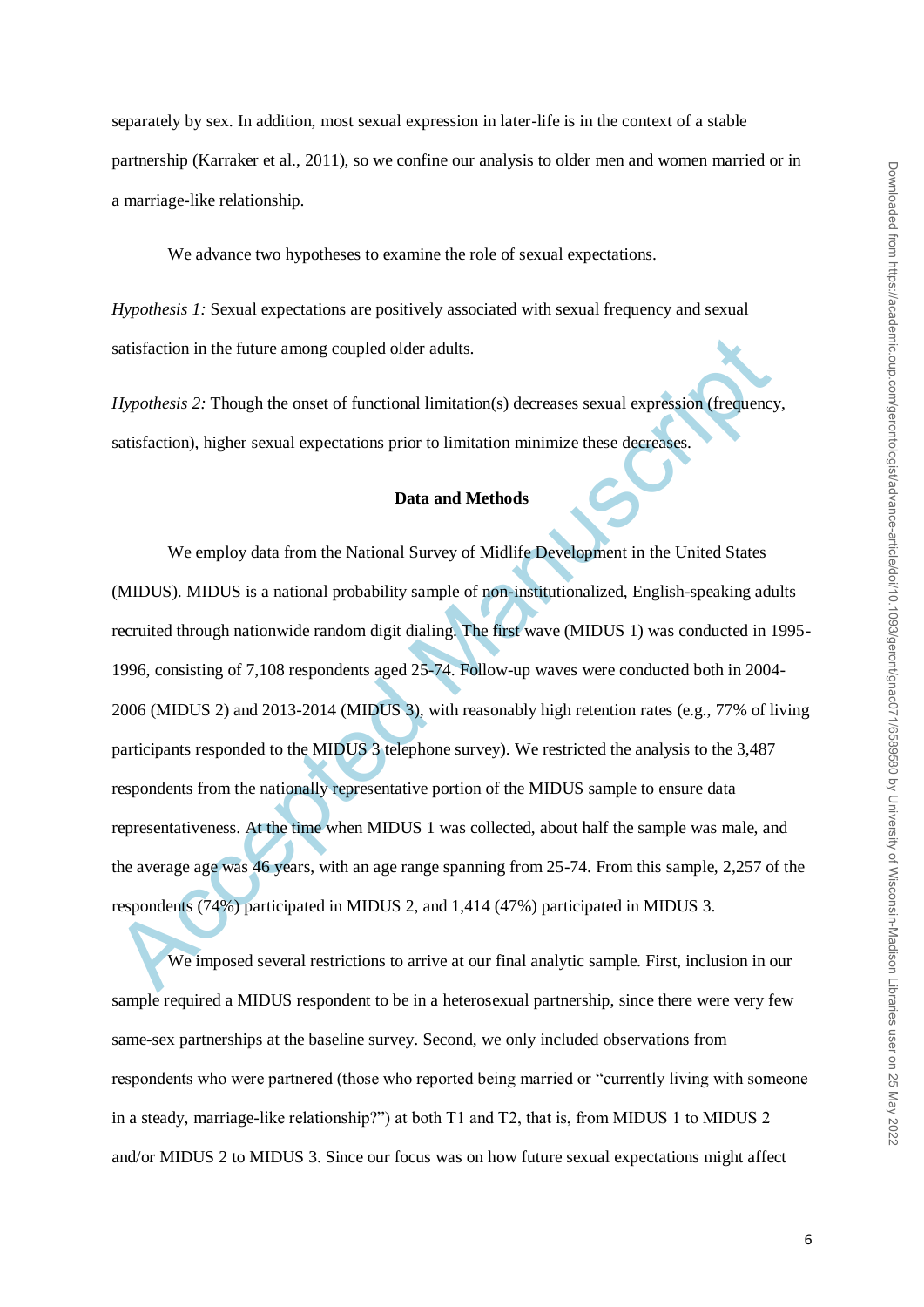sexual frequency and satisfaction during the second half of life, we also only included participants who were 45 years of age or older at MIDUS 1.<sup>1</sup> Therefore, for analyses related to the full partnered sample, we are left with  $N = 461$  women and  $N = 632$  men  $(N = 613$  Wave  $1 \rightarrow$  Wave 2 cases, and  $N =$ 480 Wave  $2\rightarrow$  Wave 3 cases).

onset (rypotosis z) were restricted to whild S respondents who during tep direct range measured the study. Between MIDUS 1 and 2, 11% of the partner sample went<br>from 0 ADL difficulties to at least one or more (51% were me Select analyses pertaining to the interaction between future sexual expectations and disability onset (Hypothesis 2) were restricted to MIDUS respondents who did not report any difficulty with these nine activities at T1 of the study. Between MIDUS 1 and 2, 11% of the partner sample went from 0 ADL difficulties to at least one or more (51% were men and 49% were women). Between MIDUS 2 and 3, another 14% of the sample went from no ADL difficulties to 1 or more (55% were men, 45% were women). For our moderation analyses, then, we are left with a slightly smaller sample size of N = 403 women and N = 567 men given this imposed restriction (534 Wave 1 $\rightarrow$ Wave 2 cases, 436 Wave  $2\rightarrow$  Wave 3 cases).

## **Dependent Variables**

**.** 

Sexual frequency and sexual satisfaction are our outcome variables. An identical measure of *sexual frequency* was asked of respondents at each wave: "Over the past six months, on average, how often have you had sex with someone?" Respondents were coded where  $1 =$  "Never or not at all,"  $2 =$ "Less often than once a month,"  $3 =$  "Once a month,"  $4 =$  "Two or three times a month,"  $5 =$  "Once a week," and  $6 =$  "Two more times a week." The latter two categories were collapsed because very few MIDUS respondents in our analytic sample reported having sex two or more times a week.

*Sexual satisfaction* was measured by the following question at each MIDUS wave: "Using a scale of 0 to 10, where 0 means "the worse possible situation" and 10 means "the best possible situation," how would you rate the sexual aspect of your life these days?" In all analyses, sexual satisfaction was treated as a continuous variable.

<sup>&</sup>lt;sup>1</sup> Results are substantively similar if we use 50 or 55 years of age as the cut-off to denote sample inclusion.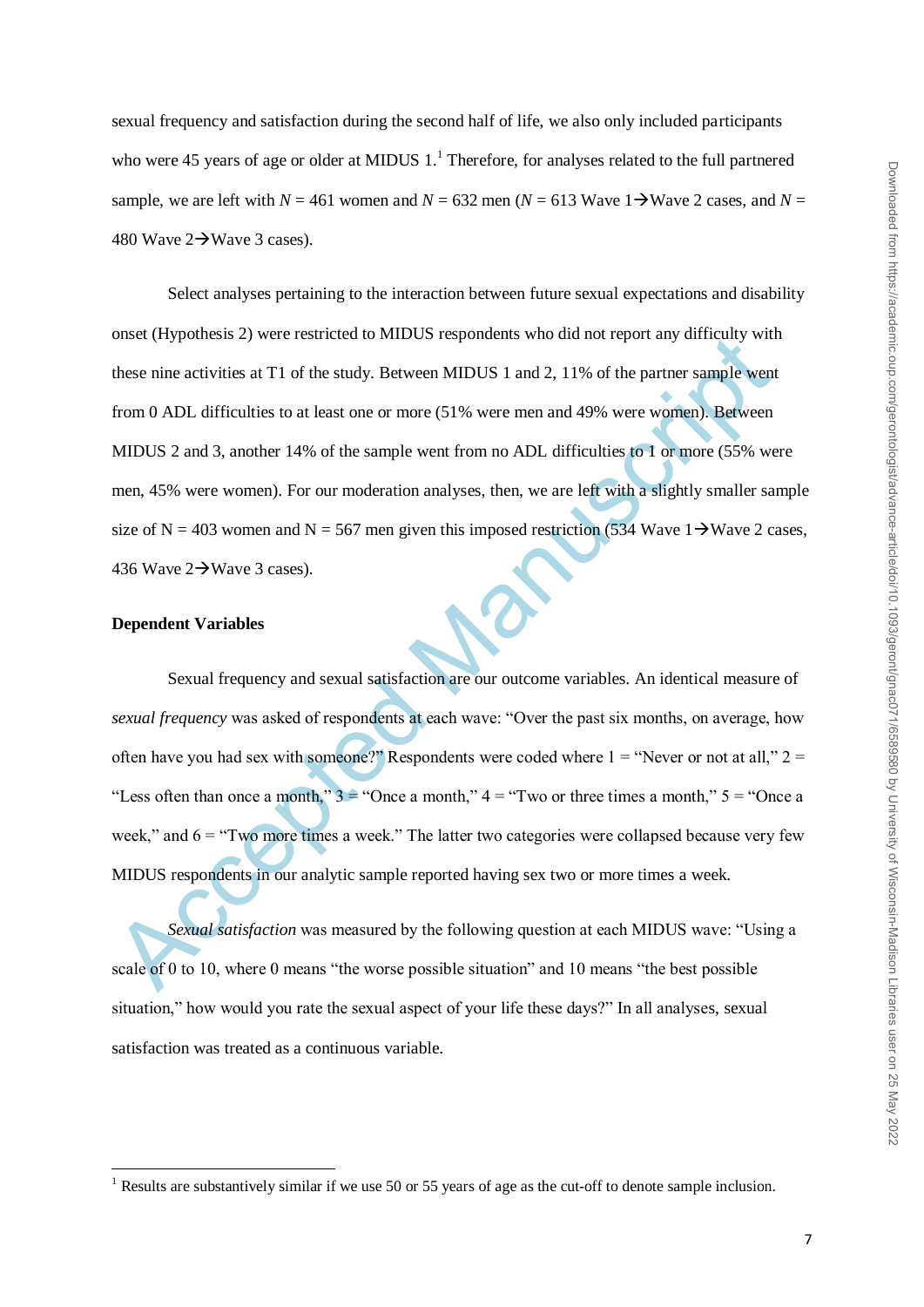#### **Focal Independent Variables**

At each wave of the MIDUS study, *future sexual expectations* were measured by the following question: "Looking ahead 10 years into the future, what do you expect the sexual aspect of your life to be like at that time?" Responses were coded continuously from  $0 =$  "Worst" to  $10 =$ "Best."

*Functional limitations:* At each wave, respondents were asked to respond to the following<br>prompt from the SF-36 (see Ware & Sherbourne, 1992) gauging limitations in performing key<br>activities of daily life: "how much does *Functional limitations:* At each wave, respondents were asked to respond to the following prompt from the SF-36 (see Ware  $\&$  Sherbourne, 1992) gauging limitations in performing key activities of daily life: "how much does your health limit you in doing each of the following?" The tasks were: (1) lifting or carrying groceries, (2) bathing or dressing yourself, (3) climbing several flights of stairs, (4) bending, kneeling, stooping, (5) walking more than mile, (6) walking several blocks, and (7) walking one block, (8) vigorous activity (e.g., running, lifting heavy objects) and (9) moderate activity (e.g., bowling, vacuuming). Responses were re-coded into the distinction of  $0 =$ "Not at all limited" vs.  $1 = "A$  little," "Some," or "A lot" limited for each activity. We were particularly interested in this study in *functional limitation onset*, which we defined as moving from a 0 score on difficulties at one time point to having 1 or more difficulties at follow-up. Supplementary analyses, recounted in the results section below, use alternative operationalizations and coding schemes to ensure robustness.

#### **Covariates**

All analyses feature adjustment for several covariates that could confound the relationship between future sexual expectations, functional limitation onset, and sexual frequency/satisfaction. First, we adjust for a *count of physical conditions* the respondent reported at T1 (e.g., lung problems, heart problems, cancer, etc.) that ranged from 0 to 3, as physical health problems are known to undermine sexual frequency and satisfaction (DeLamater, Hyde, & Fong, 2008; Gillespie, 2017). We also include a measure of *baseline depressive symptoms*, measured at each Wave of MIDUS with the Kessler-6 scale (Kessler et al., 2010). Sample items included how often in the last 30 days one felt "hopeless," or that "everything was an effort" and responses ranged from  $1 =$  "none of the time" and 5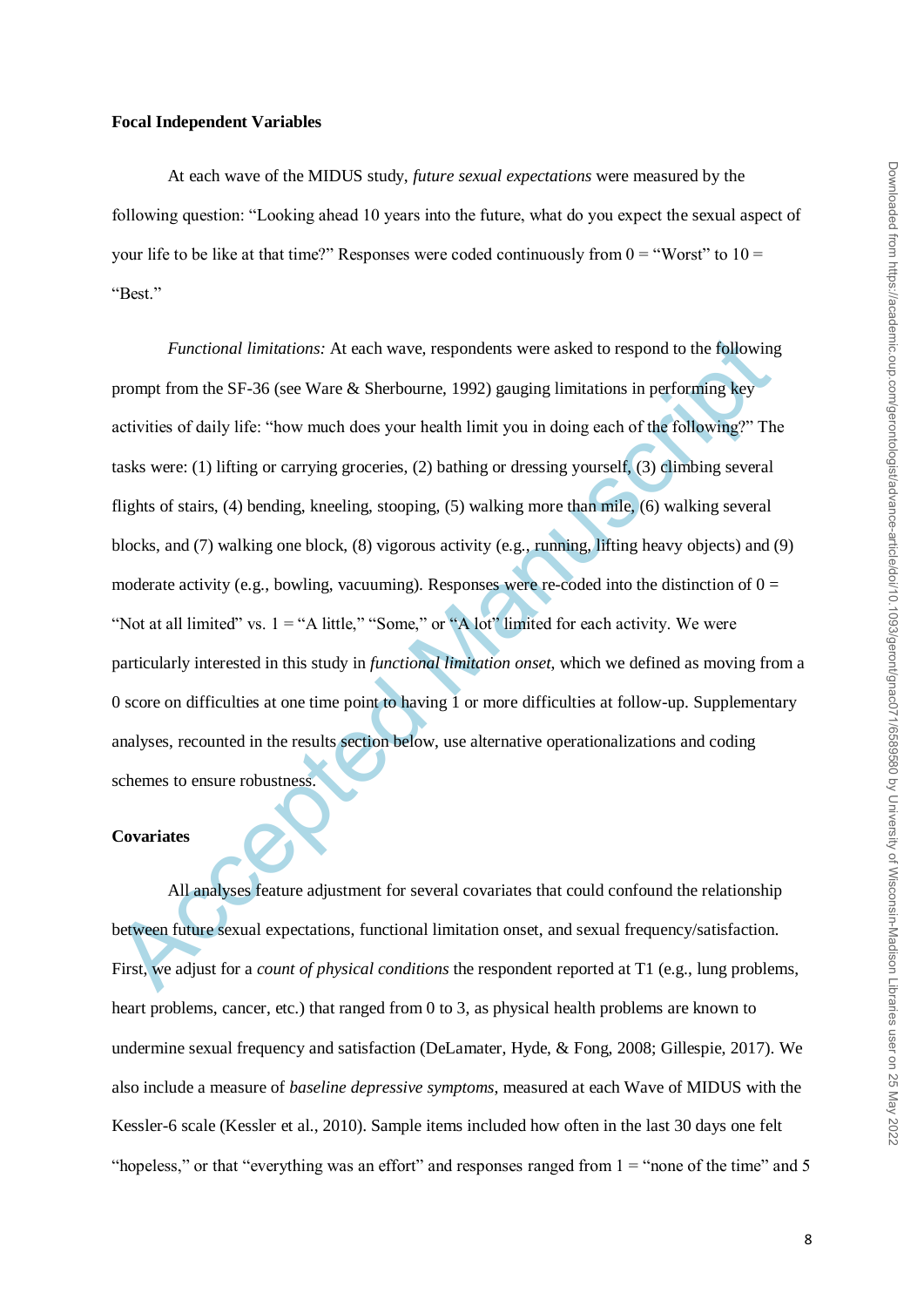= "all of the time" ( $\alpha$  = 0.85 at Wave 1 and  $\alpha$  = 0.86 at Wave 2). Since sexual activity occurs within a romantic partnership in our analyses, we also include an adjustment for *partner support*. Respondents were asked, "On average, about how many hours per month do you receive informal emotional support (such as getting comfort, having someone listen to you, or getting advice) from your spouse or partner?" Responses were coded from 0 hours  $=$  "No support" and were top coded at 100 hours per month.

We also adjust for several demographic characteristics. First, we include a measure of race, which contrast White respondents with all other races (Non-White). Models also include a measure of the highest level of educational attainment the respondent has attained at T1 (either Wave 1 or Wave 2), with less than high school (reference group), high school or equivalent, some college education, or a university degree or higher. We also adjust for age (years) and household income at baseline, which was coded into five quintiles, where higher quintiles indicate higher household income.

## **Plan of Analysis**

We also adjust for several demographic characteristics. First, we include a measure of rac<br>which contrast White respondents with all other races (Non-White). Models also include a measure<br>the highest level of educational a After providing a descriptive overview of the three MIDUS waves, we use generalized estimating equations (GEE) with robust standard errors to account for multiple observations per respondent. GEE is a form of population-averaged model that accounts for correlated errors with panel data. We use an unstructured covariance matrix, but alternative specifications yield identical results. For both sexual frequency and sexual satisfaction, we use lagged dependent variable specifications to account for sexual activity and satisfaction prior to functional limitation onset (at the wave prior to the outcome, T1). Analyses of sexual frequency are conducted using the ordered logit link (as the proportional odds assumption was not violated), whereas analyses of sexual satisfaction use the normal distribution link function. We also examined variance inflation factor (VIF) scores and found no evidence of problematic multicollinearity: all VIF values are below 2.0, a common threshold offered by Allison (1999). All models incorporate multiple imputation (*m*=10).

Sample attrition is a possible concern given that respondent had to be over the age of 45 to be included in our sample and the imperfect retention rates of MIDUS respondents between Waves 1 and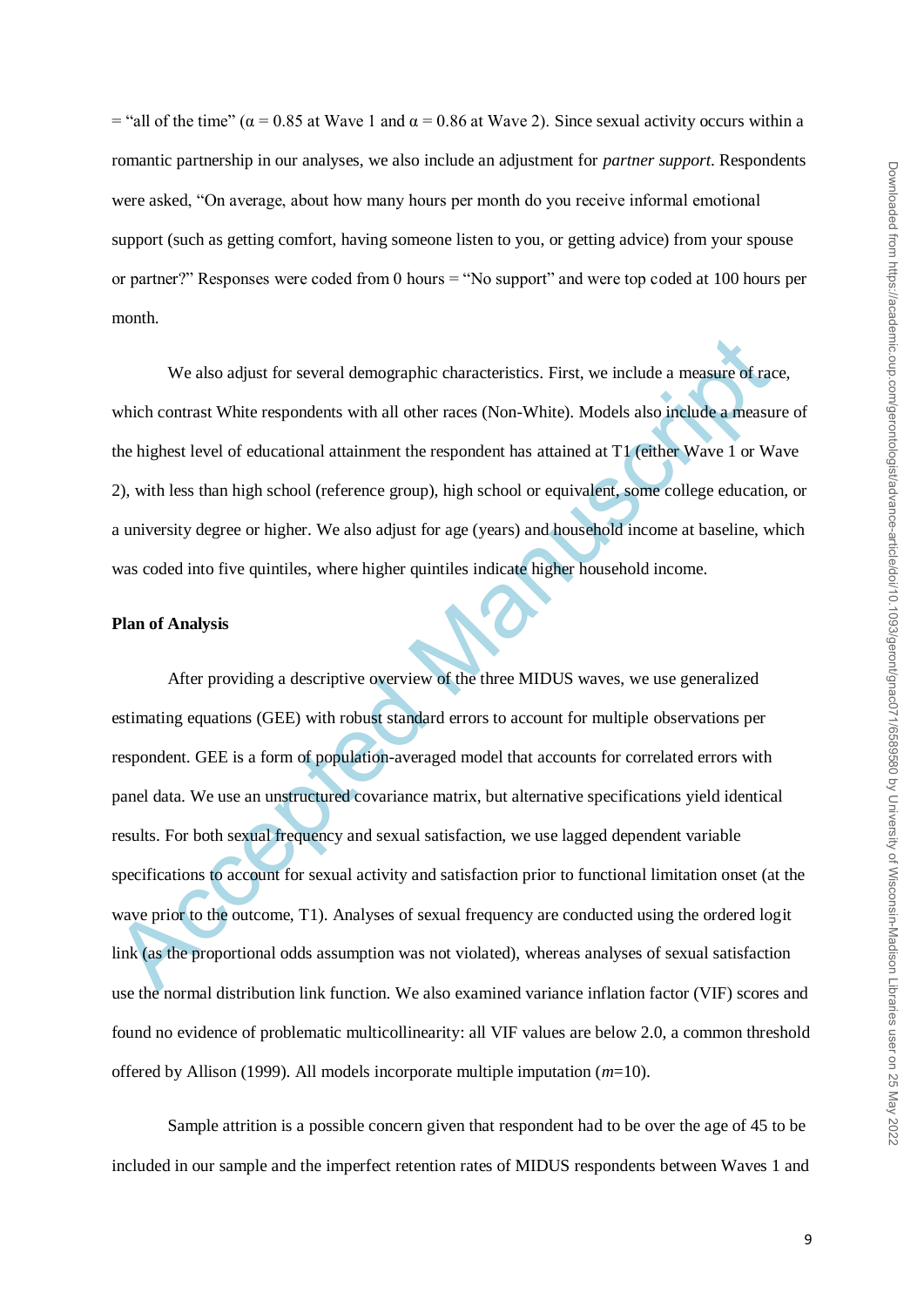extensive range of demographic and health data available at the first two waves of MIDUS, include partnership status, age, gender, education, ethnicity, education, housing type, depressive symptom<br>health conditions, and s 3. To address issues of attrition, we applied inverse-probability-of-attrition (IPA) weights to counterbalance the underrepresentation of cases with certain traits by assigning the highest consequences to respondents who are least likely to remain in the sample (Weuve et al., 2012). We first estimated the predicted probability that a respondent entering the sample at MIDUS 1 was successfully re-interviewed at MIDUS 2 using a logistic regression model, and similarly, whether a respondent at MIDUS 2 was followed up at MIDUS Wave 3. Predictors were drawn from the extensive range of demographic and health data available at the first two waves of MIDUS, including partnership status, age, gender, education, ethnicity, education, housing type, depressive symptoms, health conditions, and self-rated physical health. We calculated an inverse of the predicted probability derived from the two respective logistic regression models for MIDUS  $1 \rightarrow$  MIDUS 2 cases, and MIDUS 2  $\rightarrow$  MIDUS 3 cases. We multiplied this inverse score by the sampling weight provided in the MIDUS data, which was then subsequently applied to all GEE models.

Finally, given the gender-specificity of late-life sexuality, we conducted analyses on separate samples of men and women. Given the discrepancies in sample size between strata, with roughly 200 more males than females, we only draw conclusions on whether the hypothesized associations are present (e.g., statistically significant) for men and/or women and make no attempt to compare coefficients across gender.

#### **RESULTS**

## **Descriptive Patterns**

Table 1 presents descriptive statistics by wave for the full analytic sample, differentiated by sex. As expected, men report higher sexual satisfaction and more frequent sex than women, a pattern that is consistent across the three waves. Men also have the highest sexual expectations at the second wave—though not at Wave 1 of MIDUS, suggesting that women see their sexual expectations fall at a faster rate as they age relative to men. Other factors associated with higher sexual expression and higher sexual expectations include physical health conditions, depressive symptoms, and partner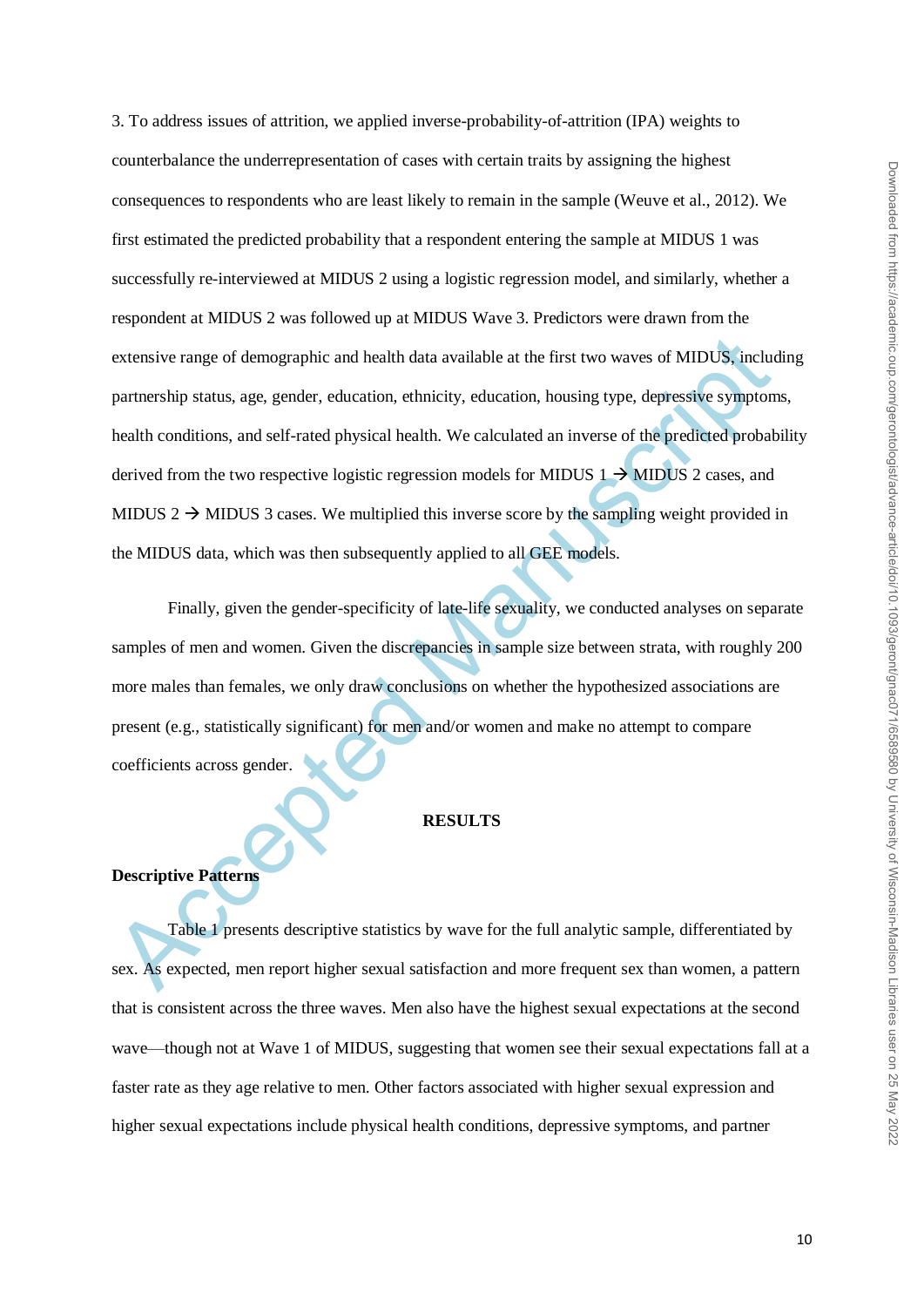support. Finally, we note that approximately 40.0% (women) and 37.4% (men) of the sample of without functional limitations at T1 experienced this transition by T2.

## **Multivariable Longitudinal Analyses**

Moving to the generalized estimating equations, we present results for both outcomes stratified by sex in Table 2. Covariates are suppressed for sake of space, but the full set of estimates are available in the Online Supplementary Material. Overall, the table conveys that sexual expectations go on to strongly predict future expression for partnered men and women alike. Net of current sexual satisfaction, health, and other covariates, each 1-unit increase in the 11-point expectations scale translates into an approximately 1.5-unit boost to sexual satisfaction almost a decade later  $(p < 0.001$  for men and women). The coefficient is slightly larger for men, though not significantly from that of women. In terms of standardized associations, a one standard deviation increase in expectations corresponds to an approximately 0.8 standard deviation enhancement in future satisfaction for women.

are available in the Online Supplementary Material. Overall, the table conveys that sexual<br>expectations go on to strongly predict future expression for partnered men and women alike. Net<br>current sexual satisfaction, healt Associations are similarly pronounced for sexual frequency. The ordered logit models for men and women show that each unit increase in expectations—net of current sexual frequency and other T1 covariates—is linked to greater odds of a higher sexual frequency score at T2 (OR = 1.38 for men,  $OR = 1.54$  for women,  $p < .001$  for both genders). Putting these results on a probability scale, this means that for women who currently have sex once a week, moving from a 5 to an 8 on sexual expectations (approximately 1 S.D.) would boost the probability of maintaining sex at least once a week from 0.34 to 0.59, and lowers the probability of not having sex in the future from 0.04 to 0.01. Taking a man who was sexually active only monthly at T1, dropping from 6 to 3 on the expectations scale would lower his future chances of having sex at least several times a month from 0.30 to 0.17 and increase the likelihood that he would be sexually inactive from 0.05 to 0.16.

Sexual expectations can be compared to other variables in the GEE analysis associated with the Table 2 outcomes, and such contrasts suggest a distinctive and robust role for expectations. Women, for instance, who saw sexual frequency trail off when struggling with depressive symptoms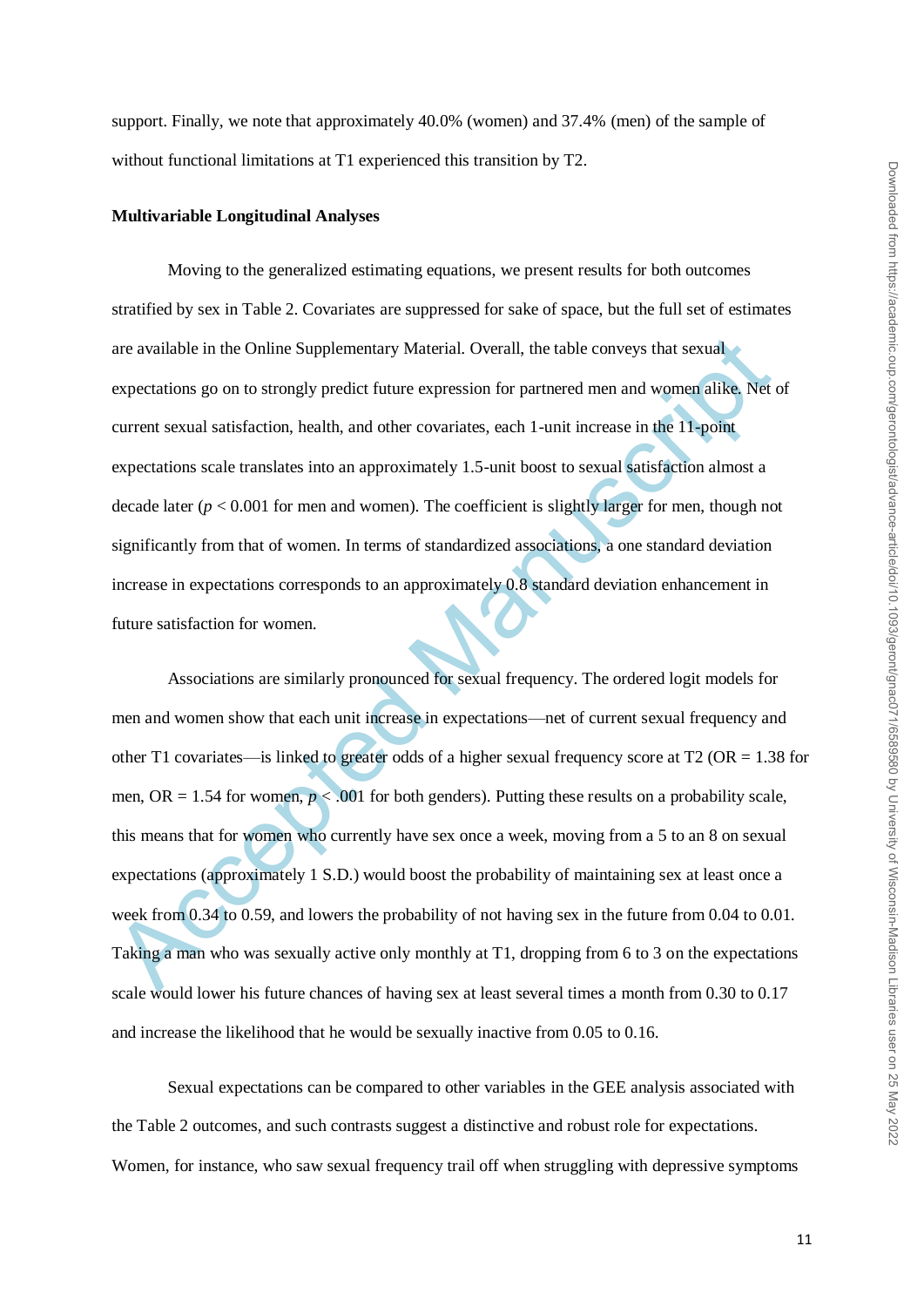at baseline, showed over 2.5 times as strong a drop-off in weekly sex across a standard deviation (SD) change drop in sexual expectations compared to comparable SD rise in their depression score. For men, whose sexual frequency dipped with age, a one-unit boost in the sexual expectations scale was on par with being 4.3 years younger when predicting weekly sex 10 years later.

Finally, we consider whether sexual expectations offset the challenges associated with functional limitations in Table 3. This portion of the analysis focuses on partnered adults who reported no limitations at T1 and were thereby at risk of onset by T2. This reduces the sample sizes from 431 and 632 to 403 and 567. Surprisingly, the onset of limitations had no prospective association with future sexual satisfaction, and so we omit models for that outcome for sake of space (available upon request). Functional limitation(s) experienced between waves were, however, linked to a drop in sexual frequency as expected for both sub-samples. Meanwhile, the interaction between limitation onset and sexual expectations supports hypothesis 2 for women, though not for men.

Interiorial immiations in Table 5. This portion of the analysis focuses on partnered admiss who<br>reported no limitations at T1 and were thereby at risk of onset by T2. This reduces the sample size<br>from 431 and 632 to 403 an We graph the interaction effect with predicted probabilities in Figure 1. The figure shows that the gap in probability of frequent sex (at least weekly) between non-limited women with low (-1 SD) and high (+1 SD) sexual expectations was 27 percentage points, whereas this gap widens to 57 percentage points for those who experienced onset of at least one limitation. Importantly, however, the predicted probabilities show not only that high sexual expectations limit the disruptiveness of any functional limitations; we also observe that the combination of limitation onset and positive expectations was actually associated with a higher probability of regular sex even relative to those *without* any limitation onset who hold low or moderate sexual expectations.

We conducted several sensitivity analyses to ensure that findings are robust to alternative coding decisions and additional model specifications. First, we revisited the operationalization of functional limitation onset to differentiate levels of limitation severity. Second, we distinguished ADL (e.g., dressing, bathing, walking a block) and IADL (climbing stairs, moderate activity) items in the list of functional limitations and assessed the role of each set. Finally, we considered whether partnership change between waves (e.g., becoming divorced or widowed and then re-partnering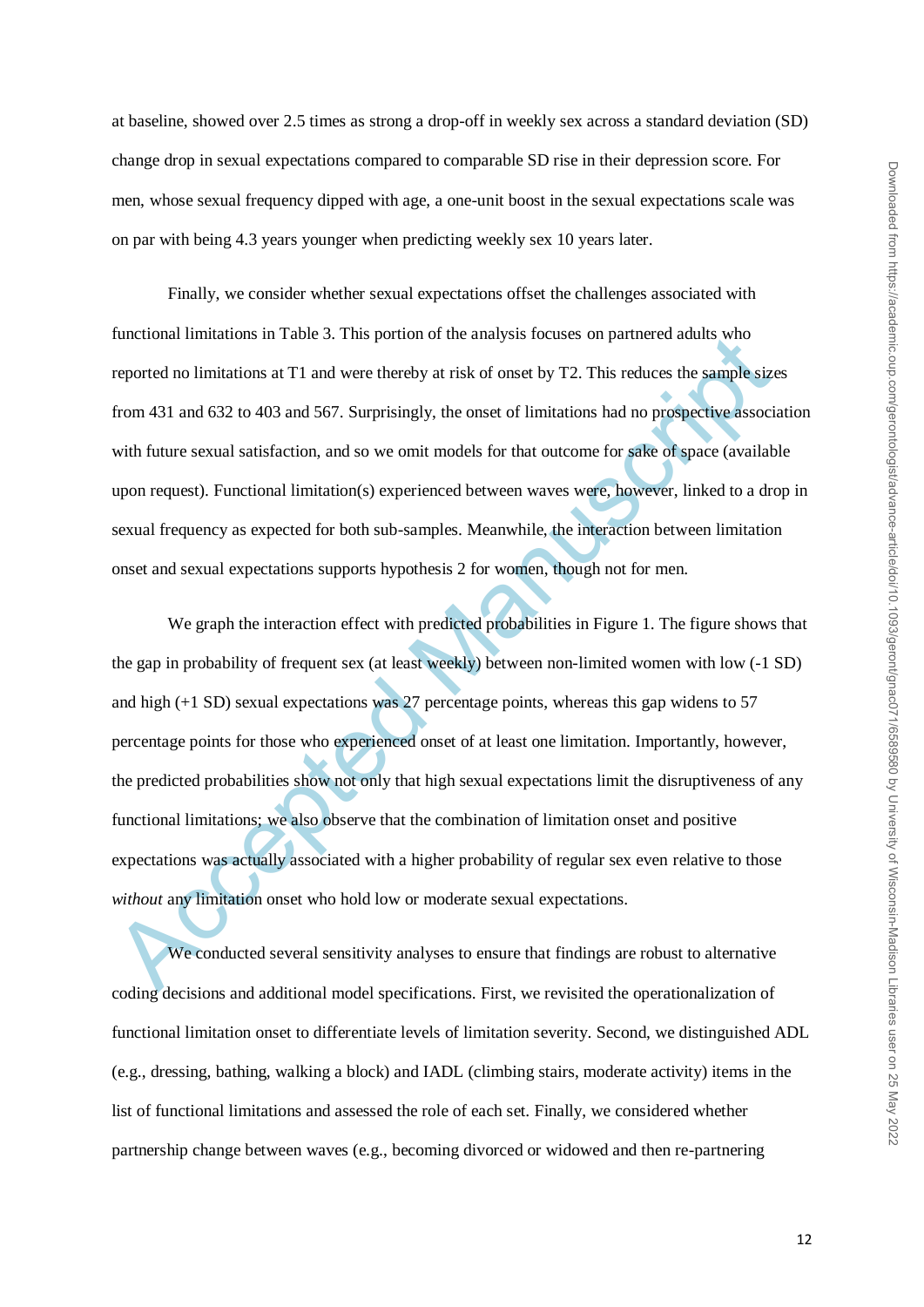within the decade) explained any associations reported in Table 2 and 3. Overall, results remained consistent under each of these approaches.

## **DISCUSSION**

Findings suggest that expectations matter for late-life sexuality, adding to the catalogue of life domains where optimistic future orientations appear to create self-fulfilling prophecies for older people (Ferraro & Wilkinson, 2015; Grossman & Gruenewald, 2020; Menkin et al., 2016). Specifically, partnered men and women in the second half of life experienced more frequent and satisfying sex when they had anticipated higher sexual satisfaction a decade earlier. Moreover, the power of expectations met or exceeded other factors that turn the dial of late-life sexuality.

people (Ferraro & Wilkinson, 2015; Grossman & Gruenewald, 2020; Menkin et al., 2016).<br>Specifically, partnered men and women in the second half of life experienced more frequent and<br>satisfying sex when they had anticipated Another key contribution of the current study was to show that, at least among older women, positive expectations can offset the disruptive role of functional limitations, specifically in the case of sexual frequency. Generally, for men and for women, the onset of limitations between waves tended to reduce sex, but this pattern did not hold for women with positive expectations prior to limitation onset. In fact, these women remained more likely to have frequent sex not only relative to their healthlimited peers with low expectations, but also compared to women across much of the expectations range *who had no such health setbacks*. This is arguably an instance of "sexual resilience", a process in which individuals and/or couples "withstand, adapt, and find solutions to events and experiences that challenge their sexual relationship" (Beck & Robinson, 2015:64). In another sense, though, our findings point to something beyond the mere adaptation to hardship (resilience)—positive expectations appear to promote antifragility, *positive growth* under conditions of adversity (Keifer et al., 2018; Taleb, 2012). The role of expectations for fostering such sexual antifragility could be an important topic for future research.

Interestingly, the moderating role of expectations amidst disability was found only among women, even as men and women both generally benefited from holding high sexual expectations. It may be that because men place more emphasis than women on the physical aspects of sex (Peplau, 2003), expectations are less effective as a buffer. Men's difficulty with physical aspects of sexual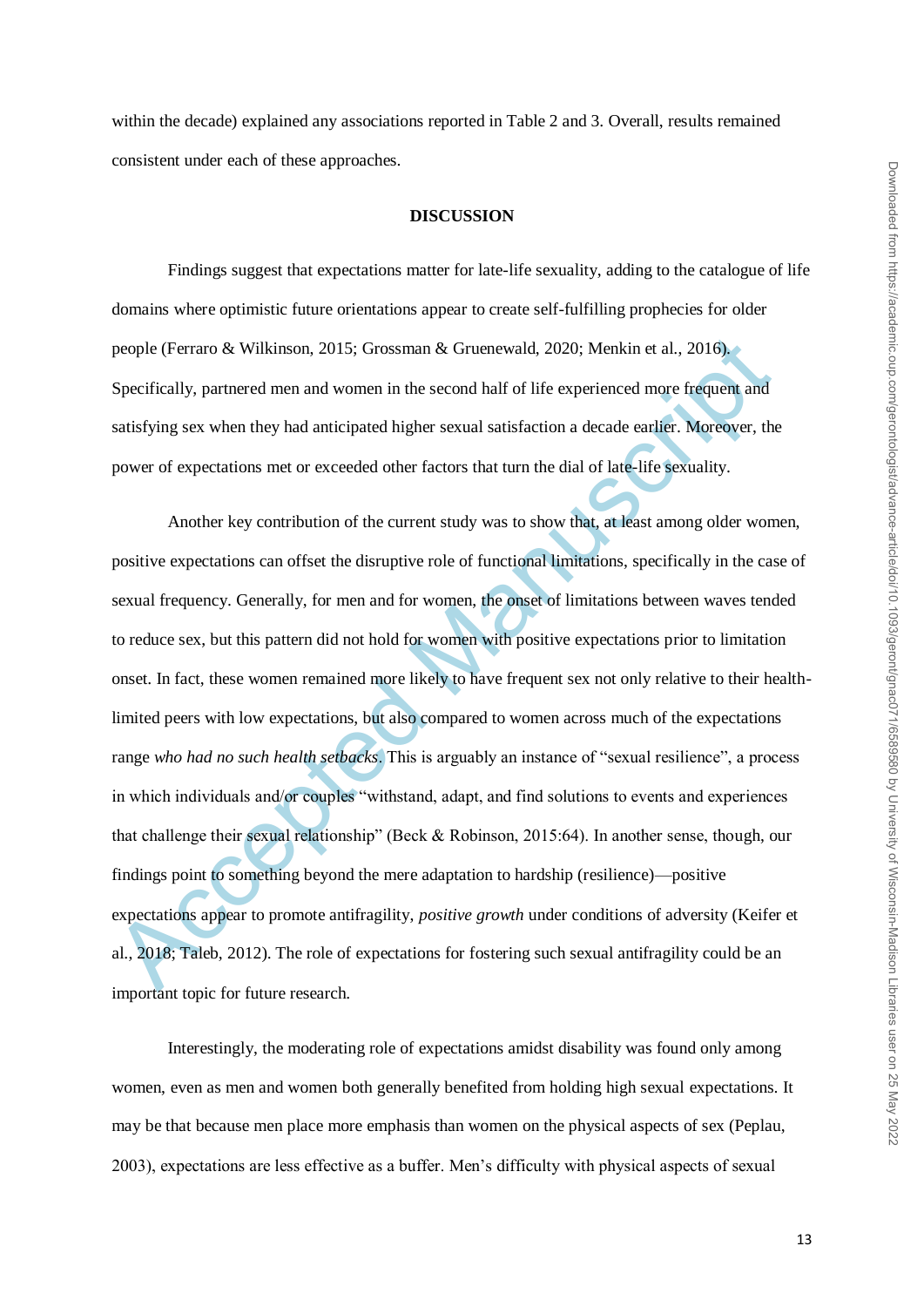performance likely undermines sexual self-esteem, which in turn seems to predict lower frequency of sex (Kontula & Haavio-Mannila, 2009). Women appear to maintain greater sexual self-esteem and perceived attractiveness relative to men following physical limitations (McCabe & Taleporos, 2003), and higher expectations may help facilitate this process of adjustment in later life.

sausfaction. Though some previous cross-sectional research reaches a similar conclusion<br>(DeLamaeter et al., 2008; McFarland et al., 2011), suggesting that older adults adjust their<br>sexual scripts and priorities in light of Also of note, the onset of functional limitations had no discernable impact on sexual satisfaction. Though some previous cross-sectional research reaches a similar conclusion (DeLamaeter et al., 2008; McFarland et al., 2011), suggesting that older adults adjust their sexual scripts and priorities in light of their limitations, other findings conclude that recent onset of a disabling condition erodes satisfaction (Kedde & Berlo, 2006; Mamali et al., 2020). It may be that the 10-year gap between waves obscures the recency effect and reduced precision in our estimates, and so we acknowledge this limitation of the current analysis.

Several other limitations of the current study should be kept in mind. As an observational study, we are unable to ascertain causal relationships and multiple unmeasured variables could confound associations between sexual expectations and the sexual outcomes we studied. The sample we studied also had very few non-heterosexual couples, limiting our potential to observe diversity across relational forms.

Besides addressing these limitations, we see several other fronts where future research may build on the present findings. First, our analysis focused on people's orientations toward their sexual future, but late-life sexuality is formed by a wider sweep of time. Learning more about how past sexual experience shape the present and the future—indeed, elaborating a ―temporally extended *sexual* self‖ (see Peetz & Wilson, 2008)—could fill out our understanding of how older adults construct, modify, become constrained by, and perhaps even transcend a distinct perceived life trajectory. Scholars could further map the continuity past and present behaviour by uncovering the early life course origins of mid-to-late-life sexual expectations. Another topic for future research is whether there are potential pitfalls to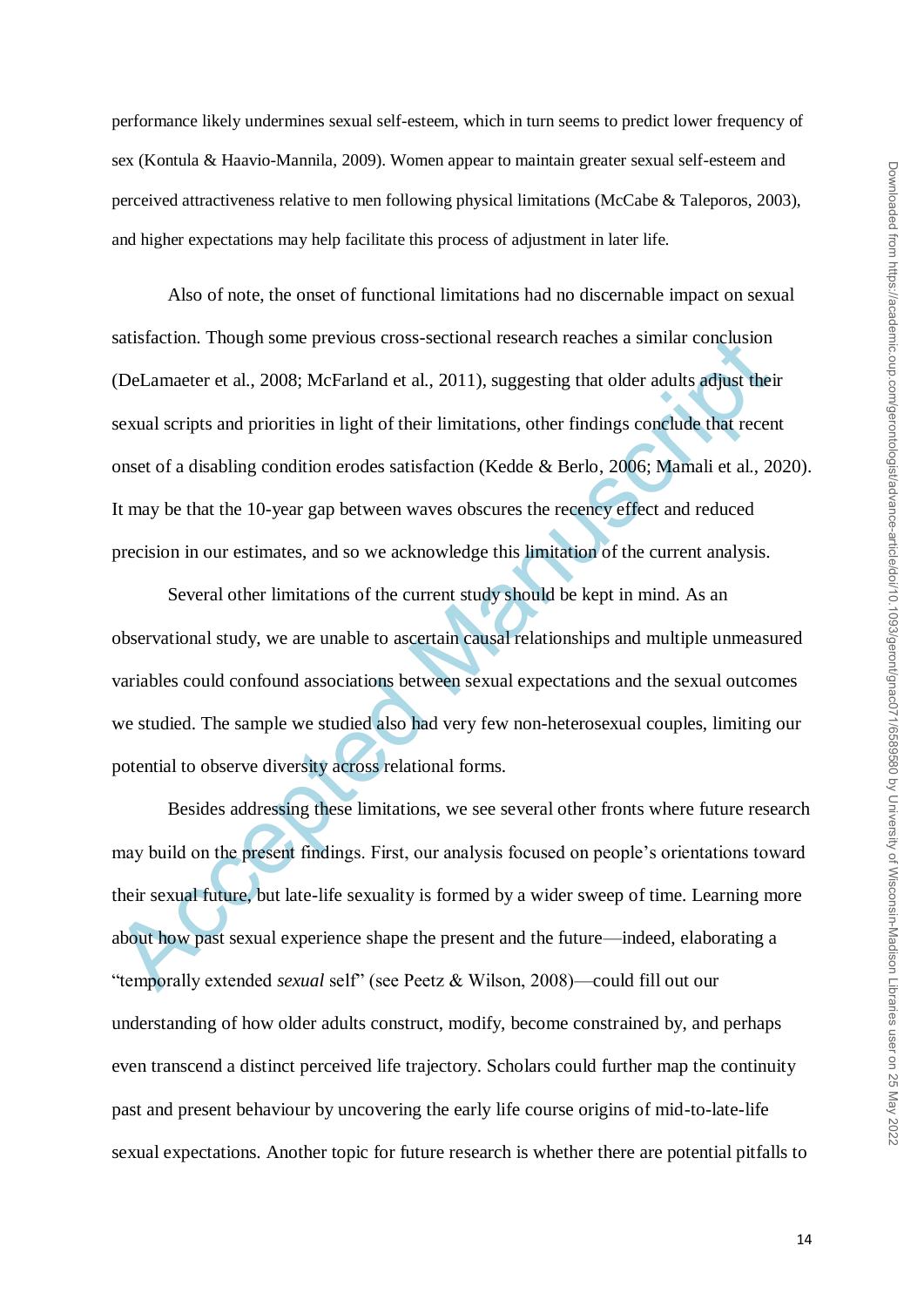soaring sexual expectations; what happens if circumstances intervene and a partner is lost or becomes incapacitated? If illness or dysfunction thwarts best-laid plans? There are mixed findings as to whether unrealistic and/or unmet expectations pose a downside for people's wellbeing (Grossman & Gruenewald, 2020; Reynolds & Baird, 2010; Sendroiu et al., 2021), but how this unfolds in the domain of late-life sexuality has yet to be considered.

In closing, the current study offers some potential application for clinicians and ca<br>providers who serve older adults. Optimism about sexuality among older men and womer<br>appears to pay dividends, but it is unlikely that t In closing, the current study offers some potential application for clinicians and care providers who serve older adults. Optimism about sexuality among older men and women appears to pay dividends, but it is unlikely that the topic of sexual expectations regularly finds its way into clinical settings, given that well less than half of older people, for instance, discuss sexual difficulties with their physician (Lindau et al., 2007). Indeed, health professionals commonly suppose that late-life sexuality falls outside their realm of expertise (Haesler et al., 2016; Levkovich et al., 2018), many citing a lack of training on the topic (Hughes & Wittmann, 2015; Gott, 2005). For their part, many older adults fear the disapproval of providers when broaching sexual topics (Gott & Hinchliff, 2003). Futureoriented discussion about a range of late-life topics is clearly important in the clinicianpatient relationship (see Parry, Land, & Seymour, 2014), and the current findings show that sexual expectations are among the issues that should not be overlooked. Recognizing the possibility that unmet expectations can backfire, we recommend a strategy that balances optimism with realistic acknowledgment of the challenges present in older age.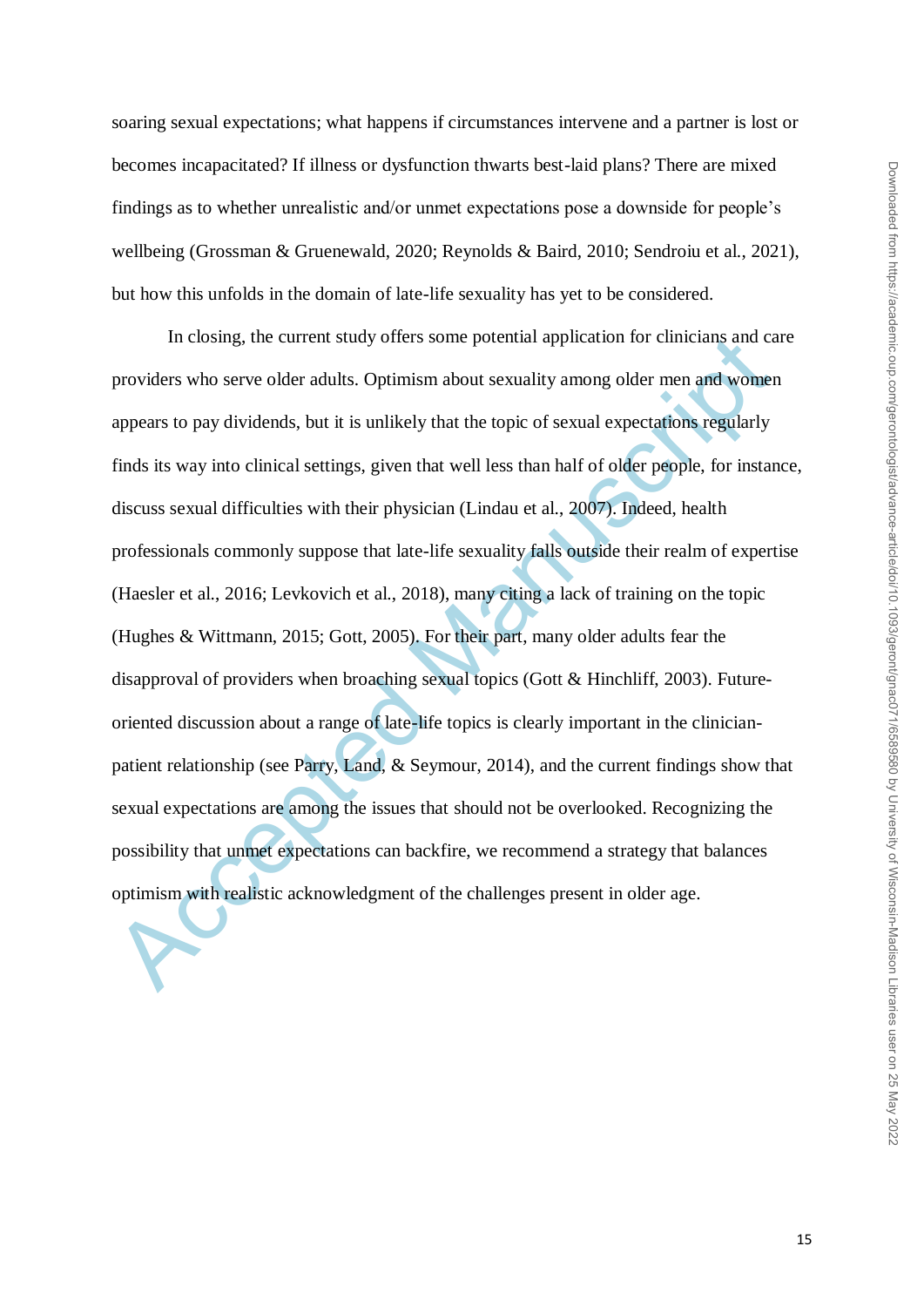# **FUNDING**

None reported.

# **CONFLICT OF INTEREST**

None reported.

Accepted Manuscript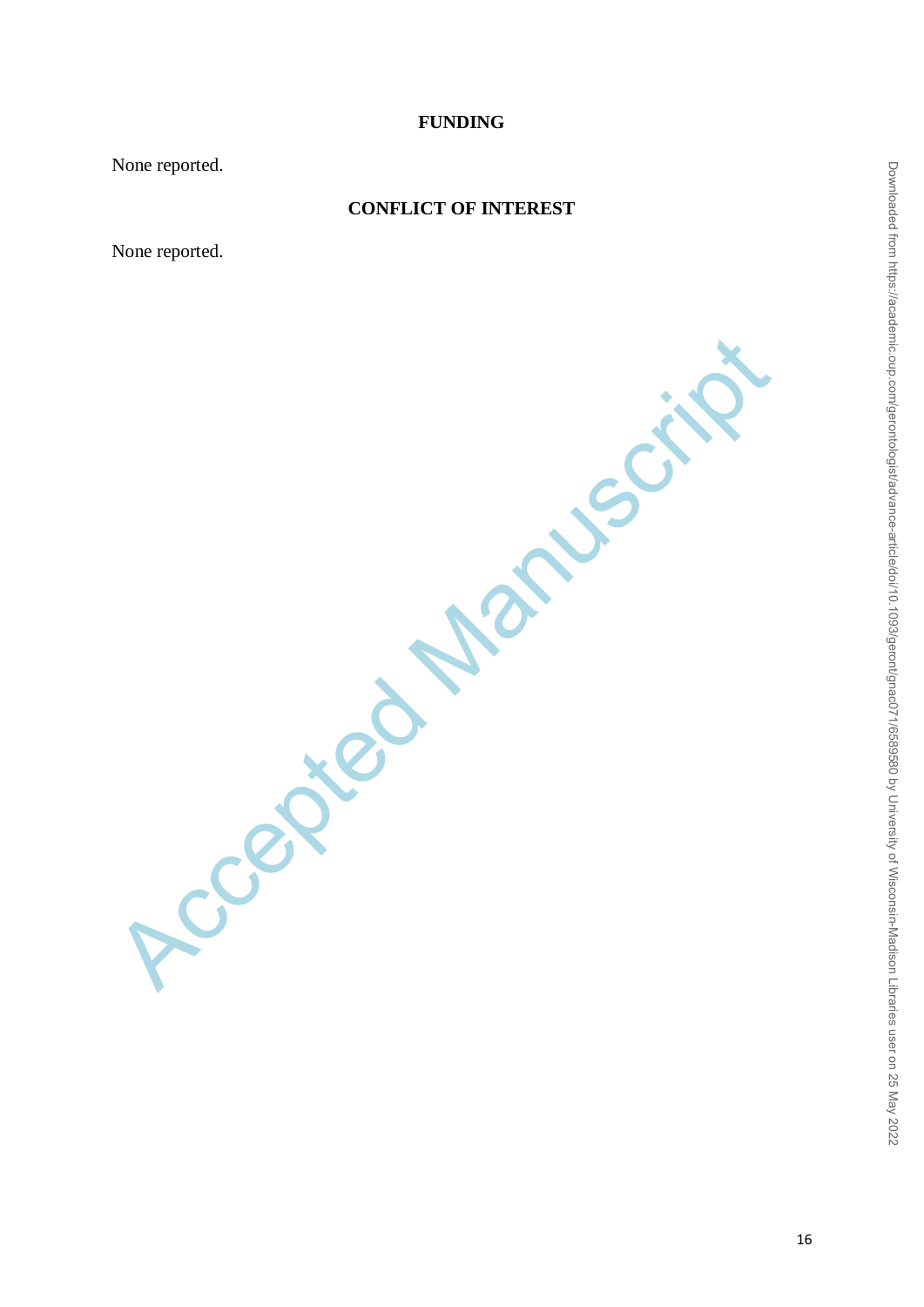#### **REFERENCES**

Allison, P. (1999). *Multiple regression: A primer*. Thousand Oaks, CA: Pine Forge.

- Beck, A. M., & Robinson, J. W. (2015). Sexual resilience in couples. In *Couple resilience,* edited by K. Skerrett & K. Fergus (pp. 63-82). Springer, Dordrecht.
- Bortz, W. M., Wallace, D. H., & Wiley, D. (1999). Sexual function in 1,202 aging males: differentiating aspects. *Journals of Gerontology Series A: Biomedical Sciences and Medical Sciences*, *54*(5), M237-M241. https://doi.org/10.1093/gerona/54.5.M237
- Brody, S. (2010). The relative health benefits of different sexual activities. *The Journal of Sexual Medicine*, *7*(4), 1336-1361. https://doi.org/10.1111/j.1743-6109.2009.01677.x
- DeLamater, J. (2012). Sexual expression in later life: A review and synthesis. *Journal of Sex Research*, *49*(2-3), 125-141. https://doi.org/10.1080/00224499.2011.603168
- DeLamater, J., & Karraker, A. (2009). Sexual functioning in older adults. *Current Psychiatry Reports*, *11*(1), 6-11. 10.1007/s11920-009-0002-4
- DeLamater, J., Hyde, J. S., & Fong, M. C. (2008). Sexual satisfaction in the seventh decade of life. *Journal of Sex & Marital Therapy*, *34*(5), 439-454. https://doi.org/10.1080/00926230802156251
- ditterentialing aspects. Journals of Gerontology Series A: Biomedical Sciences on<br>
Medical Sciences, 54(5), M237-M241. https://doi.org/10.1093/gerona/54.5.M237<br>
Brody, S. (2010). The relative health benefits of different s Dorner, T. E., Berner, C., Haider, S., Grabovac, I., Lamprecht, T., Fenzl, K. H., & Erlacher, L. (2018). Sexual health in patients with rheumatoid arthritis and the association between physical fitness and sexual function: a cross-sectional study. *Rheumatology International*, *38*(6), 1103-1114. https://doi.org/10.1007/s00296-018-4023-3
- Estill, A., Mock, S. E., Schryer, E., & Eibach, R. P. (2018). The effects of subjective age and aging attitudes on mid-to late-life sexuality. *The Journal of Sex Research*, *55*(2), 146- 151. https://doi.org/10.1080/00224499.2017.1293603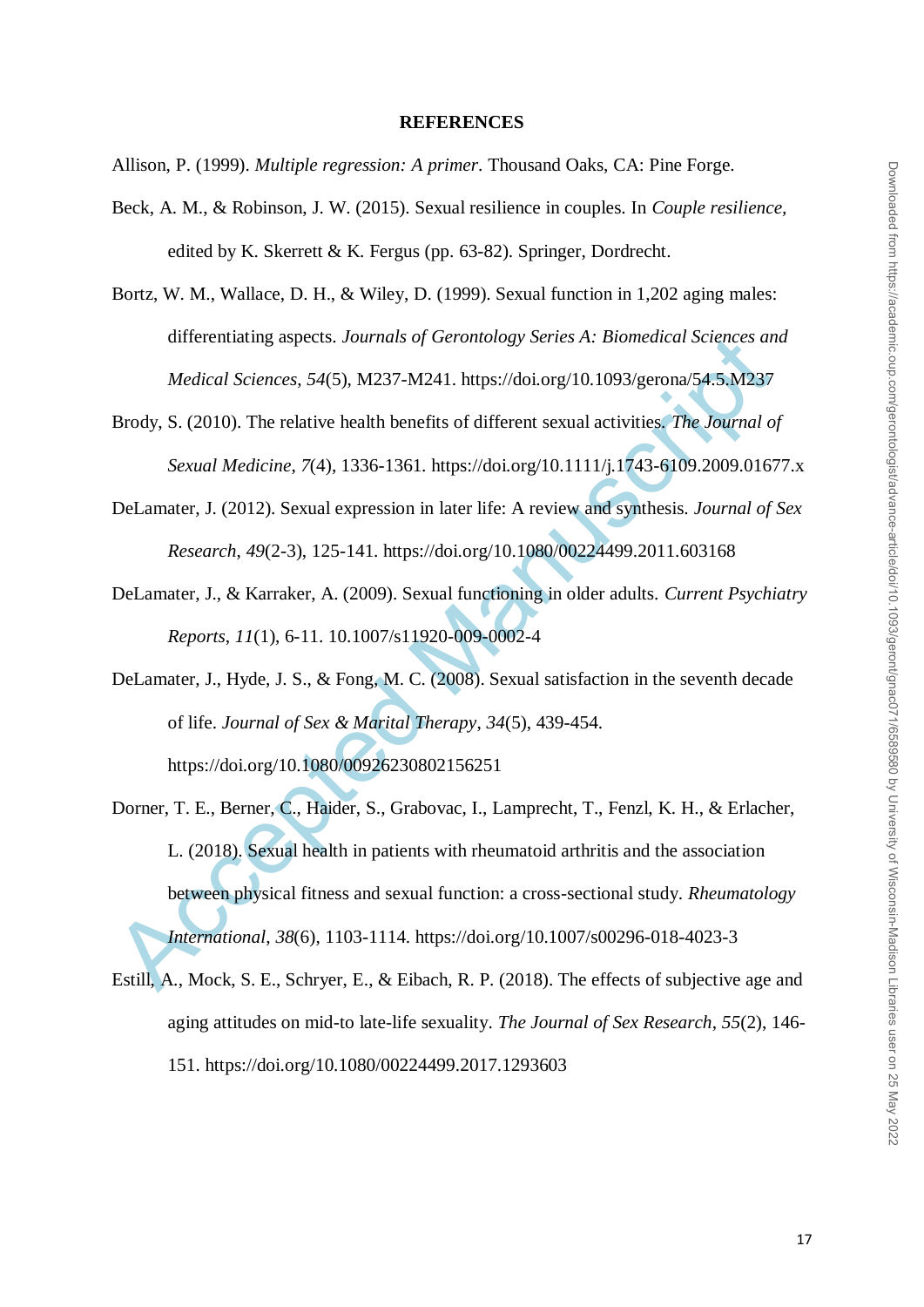- Ferraro, K. F., & Wilkinson, L. R. (2015). Alternative measures of self-rated health for predicting mortality among older people: is past or future orientation more important? *The Gerontologist*, *55*(5), 836-844. https://doi.org/10.1093/geront/gnt098
- Fischer, K. E., & Riddle, N. C. (2018). Sex differences in aging: genomic instability. *The Journals of Gerontology: Series A*, *73*(2), 166-174. https://doi.org/10.1093/gerona/glx105
- Gianotten, W. L., Alley, J. C., & Diamond, L. M. (2021). The Health Benefits of Sexual Expression. *International Journal of Sexual Health*, 1-16. https://doi.org/10.1080/19317611.2021.1966564
- Gillespie, B. J. (2017). Correlates of sex frequency and sexual satisfaction among partnered older adults. *Journal of Sex & Marital Therapy*, *43*(5), 403-423. https://doi.org/10.1080/0092623X.2016.1176608
- Gott, M. (2005). Sexuality, sexual health and ageing. Berkshire, England: Open University Press.
- Gott, M., & Hinchliff, S. (2003). Barriers to seeking treatment for sexual problems in primary care: a qualitative study with older people. *Family Practice*, *20*(6), 690-695. https://doi.org/10.1093/fampra/cmg612
- https://doi.org/10.1093/gerona/gix105<br>
Gianotten, W. L., Alley, J. C., & Diamond, L. M. (2021). The Health Benefits of Sexual<br>
Expression. International Journal of Sexual Health, 1-16.<br>
https://doi.org/10.1080/19317611.202 Grossman, M. R., & Gruenewald, T. L. (2020). Failure to Meet Generative Self-Expectations is Linked to Poorer Cognitive–Affective Well-Being. *The Journals of Gerontology: Series B*, *75*(4), 792-801. https://doi.org/10.1093/geronb/gby069
- Haesler, E., Bauer, M., & Fetherstonhaugh, D. (2016). Sexuality, sexual health and older people: A systematic review of research on the knowledge and attitudes of health professionals. *Nurse Education Today, 40*, 57-71. https://doi.org/10.1016/j.nedt.2016.02.012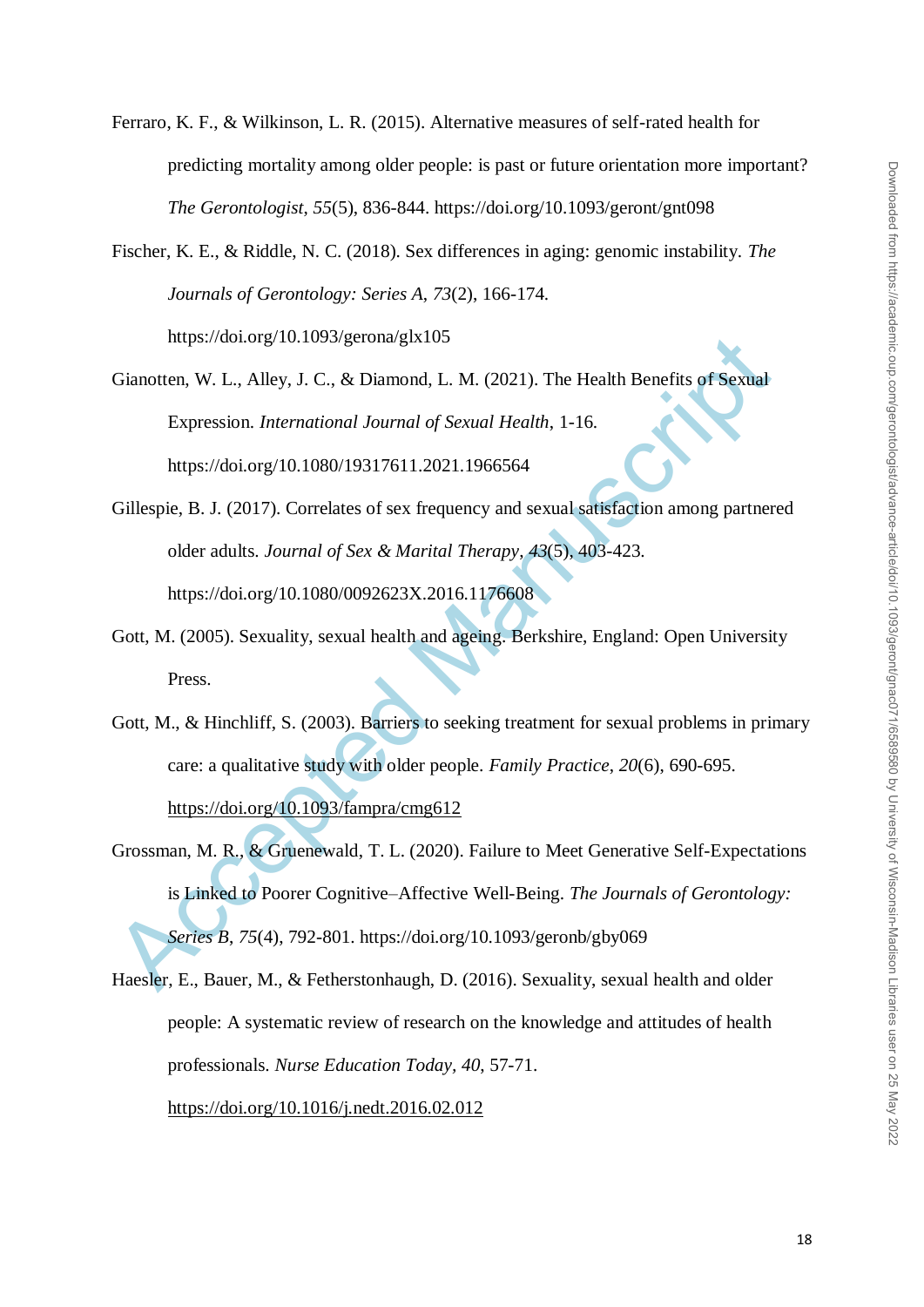Hershey, D. A., & Mowen, J. C. (2000). Psychological determinants of financial preparedness for retirement. *The Gerontologist*, *40*(6), 687-697. https://doi.org/10.1093/geront/40.6.687

- Heywood, W., Minichiello, V., Lyons, A., Fileborn, B., Hussain, R., Hinchliff, S., & Dow, B. (2019). The impact of experiences of ageism on sexual activity and interest in later life. *Ageing & Society*, *39*(4), 795-814. doi:10.1017/S0144686X17001222
- Hughes, A. K., & Wittmann, D. (2015). Aging sexuality: Knowledge and perceptions of preparation among US primary care providers. *Journal of Sex & Marital Therapy, 41*(3), 304–313. https://doi.org/10.1080/0092623X.2014.889056
- Inte. Agemy & Society, 39(4), 795-814. <u>doi:10.1017/S0144686X17001222</u><br>
Hughes, A. K., & Wittmann, D. (2015). Aging sexuality: Knowledge and perceptions of<br>
preparation among US primary care providers. Journal of Sex & Ma Ji, L., Qiao, X., Jin, Y., Si, H., Liu, X., & Wang, C. (2021). Functional disability mediates the relationship between pain and depression among community-dwelling older adults: Age and sex as moderators. *Geriatric Nursing, 42*(1), 137-144. https://doi.org/10.1016/j.gerinurse.2020.12.010
- Karraker, A., & DeLamater, J. (2013). Past‐ year sexual inactivity among older married persons and their partners. *Journal of Marriage and Family*, *75*(1), 142-163. https://doi.org/10.1111/j.1741-3737.2012.01034.x
- Karraker, A., DeLamater, J., & Schwartz, C. R. (2011). Sexual frequency decline from midlife to later life. *Journals of Gerontology Series B: Psychological Sciences and Social Sciences*, *66*(4), 502-512. https://doi.org/10.1093/geronb/gbr058
- Kedde, H., & Van Berlo, W. (2006). Sexual satisfaction and sexual self images of people with physical disabilities in the Netherlands. *Sexuality and Disability*, *24*(1), 53-68. https://doi.org/10.1007/s11195-005-9003-3
- Kiefer, A. W., Silva, P. L., Harrison, H. S., & Araújo, D. (2018). Antifragility in sport: Leveraging adversity to enhance performance. *Sport, Exercise, and Performance Psychology, 7*(4), 342–350. https://doi.org/10.1037/spy0000130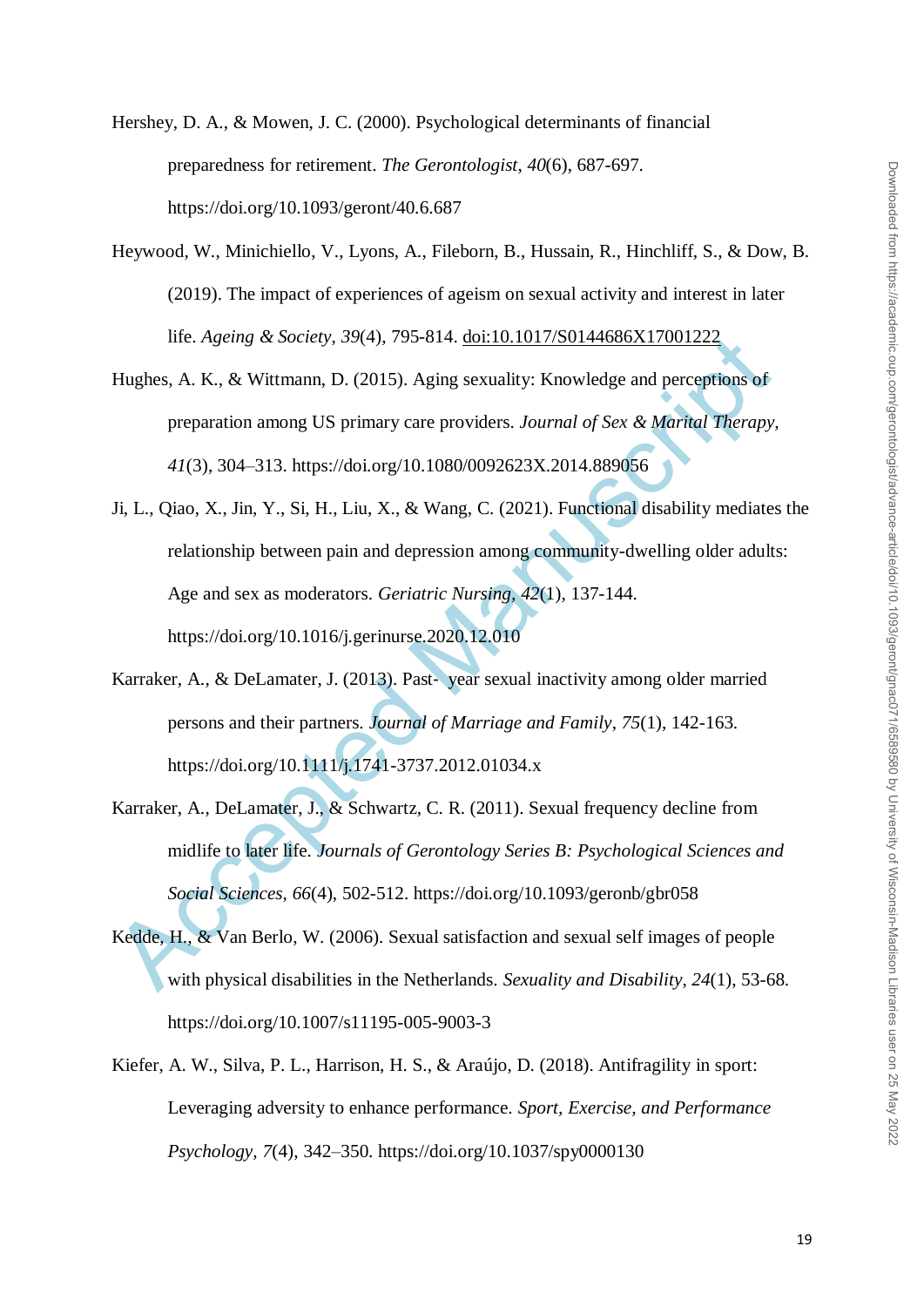- Kessler, R. C., McLaughlin, K. A., Green, J. G., Gruber, M. J., Sampson, N. A., Zaslavsky, A. M., & Williams, D. R. (2010). Childhood adversities and adult psychopathology in the WHO World Mental Health Surveys. *The British Journal of Psychiatry*, *197*(5), 378-385. doi:10.1192/bjp.bp.110.080499.
- Kolodziejczak, K., Rosada, A., Drewelies, J., Düzel, S., Eibich, P., Tegeler, C., & Gerstorf, D. (2019). Sexual activity, sexual thoughts, and intimacy among older adults: Links with physical health and psychosocial resources for successful aging. *Psychology and Aging*, *34*(3), 389-404. https://doi.org/10.1037/pag0000347
- Kontula, O., & Haavio-Mannila, E. (2009). The impact of aging on human sexual activity and sexual desire. *Journal of Sex Research, 46*(1), 46-56. https://doi.org/10.1080/00224490802624414
- D. (2019). Sexual activity, sexual thoughts, and intimacy among older adults: Lini<br>with physical health and psychosocial resources for successful aging. *Psychology*<br>Aging, 34(3), 389-404. https://doi.org/10.1037/pag000034 Laumann, E. O., Nicolosi, A., Glasser, D. B., Paik, A., Gingell, C., Moreira, E., & Wang, T. (2005). Sexual problems among women and men aged 40–80 y: prevalence and correlates identified in the Global Study of Sexual Attitudes and Behaviors. *International Journal of Impotence Research*, *17*(1), 39-57. https://doi.org/10.1038/sj.ijir.3901250
- Lin, J. (2020). Inter-individual variability in trajectories of functional limitations by race/gender. *The Journals of Gerontology: Series B*, *75*(5), 1082-1092. https://doi.org/10.1093/geronb/gby156
- Levkovich, I., Gewirtz-Meydan, A., Karkabi, K., & Ayalon, L. (2018). Views of family physicians on heterosexual sexual function in older adults. *BMC Family Practice, 19*(1), 86. https://doi.org/10.1186/s12875-018-0770-1
- Levy, B. (2009). Stereotype embodiment: A psychosocial approach to aging. *Current Directions in Psychological Science*, *18*(6), 332-336. https://doi.org/10.1111/j.1467- 8721.2009.01662.x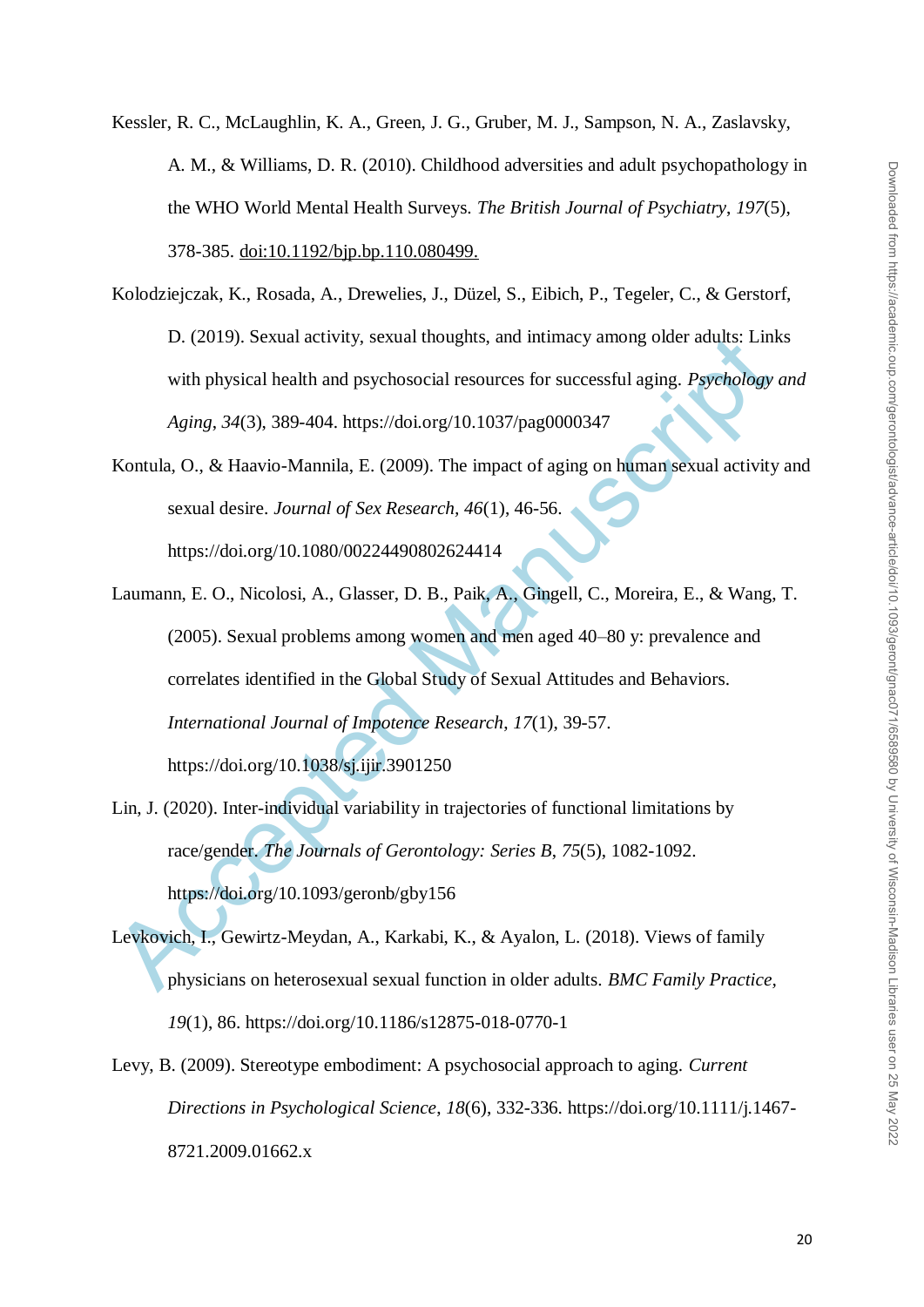- Levy, B. R., Zonderman, A. B., Slade, M. D., & Ferrucci, L. (2012). Memory shaped by age stereotypes over time. *Journals of Gerontology: Series B*, *67*(4), 432-436. https://doi.org/10.1093/geronb/gbr120
- Lindau, S. T., & Gavrilova, N. (2010). Sex, health, and years of sexually active life gained due to good health: evidence from two US population based cross sectional surveys of ageing. *BMj*, *340*. https://doi.org/10.1136/bmj.c810
- Lindau, S. T., Schumm, L. P., Laumann, E. O., Levinson, W., O'Muircheartaigh, C. A., & Waite, L. J. (2007). A study of sexuality and health among older adults in the United States. *New England Journal of Medicine*, *357*(8), 762-774. doi: 10.1056/NEJMoa067423
- ageng. *BM<sub>J</sub>*, *340.* https://doi.org/10.1136/bmj.c810<br>
Lindau, S. T., Schumm, L. P., Laumann, E. O., Levinson, W., O'Muircheartaigh, C. A., &<br>
Waite, L. J. (2007). A study of sexuality and health among older adults in t Mamali, F. C., Chapman, M., Lehane, C. M., & Dammeyer, J. (2020). A national survey on intimate relationships, sexual activity, and sexual satisfaction among adults with physical and mental disabilities. *Sexuality and Disability*, *38*(3), 469-489. https://doi.org/10.1007/s11195-020-09645-0
- McCabe, M. P., & Taleporos, G. (2003). Sexual esteem, sexual satisfaction, and sexual behavior among people with physical disability. *Archives of Sexual Behavior, 32*(4), 359-369. https://doi.org/10.1023/A:1024047100251
- McFarland, M. J., Uecker, J. E., & Regnerus, M. D. (2011). The role of religion in shaping sexual frequency and satisfaction: Evidence from married and unmarried older adults. *Journal of Sex Research*, *48*(2-3), 297-308.

https://doi.org/10.1080/00224491003739993

Menkin, J. A., Robles, T. F., Gruenewald, T. L., Tanner, E. K., & Seeman, T. E. (2017). Positive expectations regarding aging linked to more new friends in later life. *Journals of Gerontology Series B: Psychological Sciences and Social Sciences*, *72*(5), 771-781. https://doi.org/10.1093/geronb/gbv118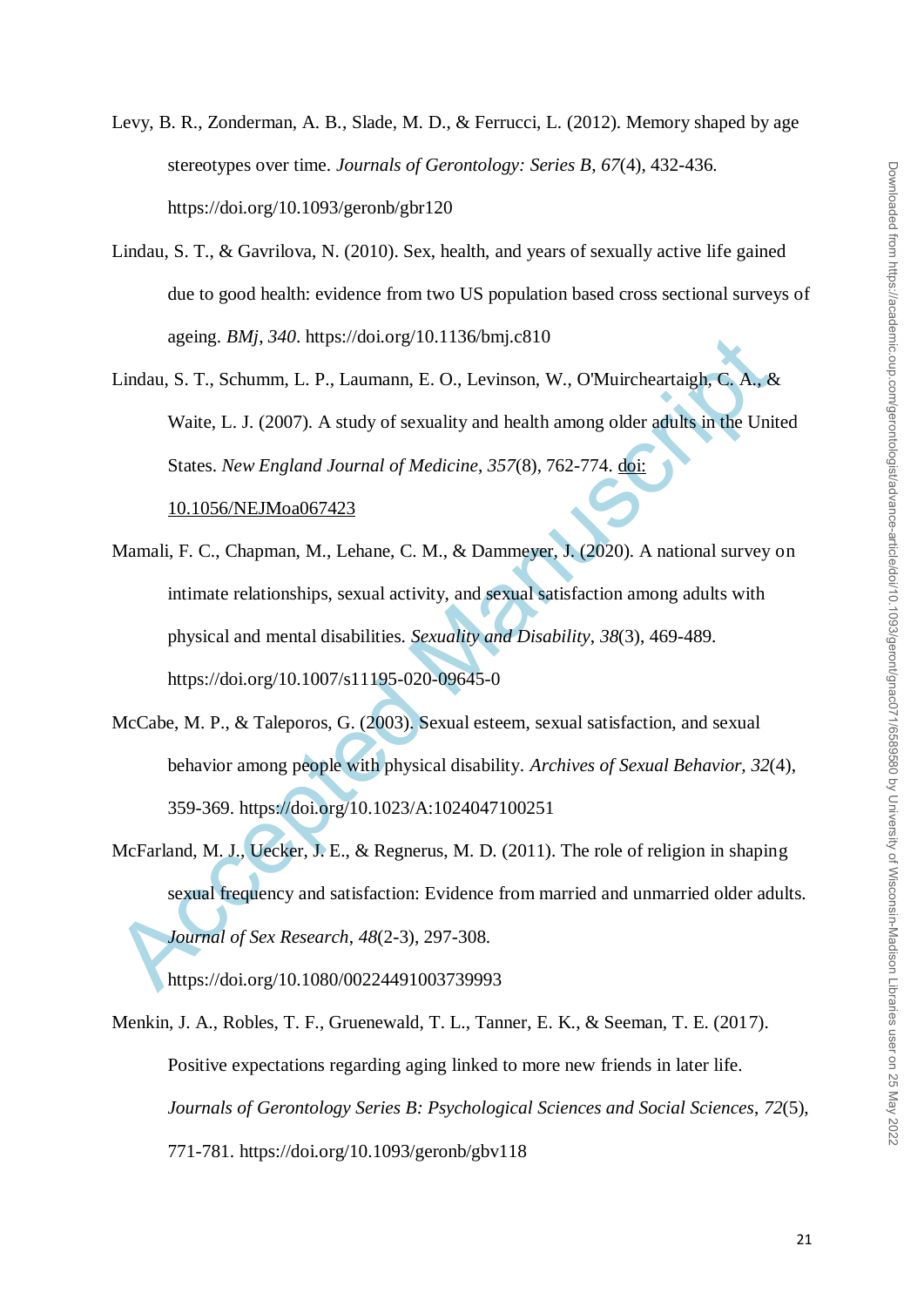- Muzacz, A. K., & Akinsulure-Smith, A. M. (2013). Older adults and sexuality: Implications for counseling ethnic and sexual minority clients. *Journal of Mental Health Counseling*, *35*(1), 1-14. https://doi.org/10.17744/mehc.35.1.534385v3r0876235
- Peetz, J., & Wilson, A. E. (2008). The temporally extended self: The relation of past and future selves to current identity, motivation, and goal pursuit. *Social and Personality Psychology Compass*, *2*(6), 2090-2106. https://doi.org/10.1111/j.1751- 9004.2008.00150.x
- Parry, R., Land, V., & Seymour, J. (2014). How to communicate with patients about future illness progression and end of life: a systematic review. *BMJ Supportive & Palliative Care*, *4*(4), 331-341. doi:10.1136/bmjspcare-2014-000649
- *Psychology Compass, 2*(6), 2090-2106. https://do.org/10.1111/<sub>1</sub>.1751-<br>9004.2008.00150.x<br>Parry, R., Land, V., & Seymour, J. (2014). How to communicate with patients about future<br>illness progression and end of life: a sys Polenick, C. A., Leggett, A. N., Webster, N. J., Han, B. H., Zarit, S. H., & Piette, J. D. (2020). Multiple chronic conditions in spousal caregivers of older adults with functional disability: Associations with caregiving difficulties and gains. *The Journals of Gerontology: Series B*, *75*(1), 160-172. https://doi.org/10.1093/geronb/gbx118
- Reynolds, J. R., & Baird, C. L. (2010). Is there a downside to shooting for the stars? Unrealized educational expectations and symptoms of depression. *American Sociological Review*, *75*(1), 151-172. https://doi.org/10.1177/0003122409357064
- Schaap, L. A., Koster, A., & Visser, M. (2013). Adiposity, muscle mass, and muscle strength in relation to functional decline in older persons. *Epidemiologic Reviews*, *35*(1), 51- 65. https://doi.org/10.1093/epirev/mxs006
- Schafer, M. H., Ferraro, K. F., & Mustillo, S. A. (2011). Children of misfortune: Early adversity and cumulative inequality in perceived life trajectories. *American Journal of Sociology*, *116*(4), 1053-1091.
- Schieman, S., & Turner, H. A. (1998). Age, disability, and the sense of mastery. *Journal of Health and Social Behavior*, *39*(3), 169-186. https://doi.org/10.2307/2676310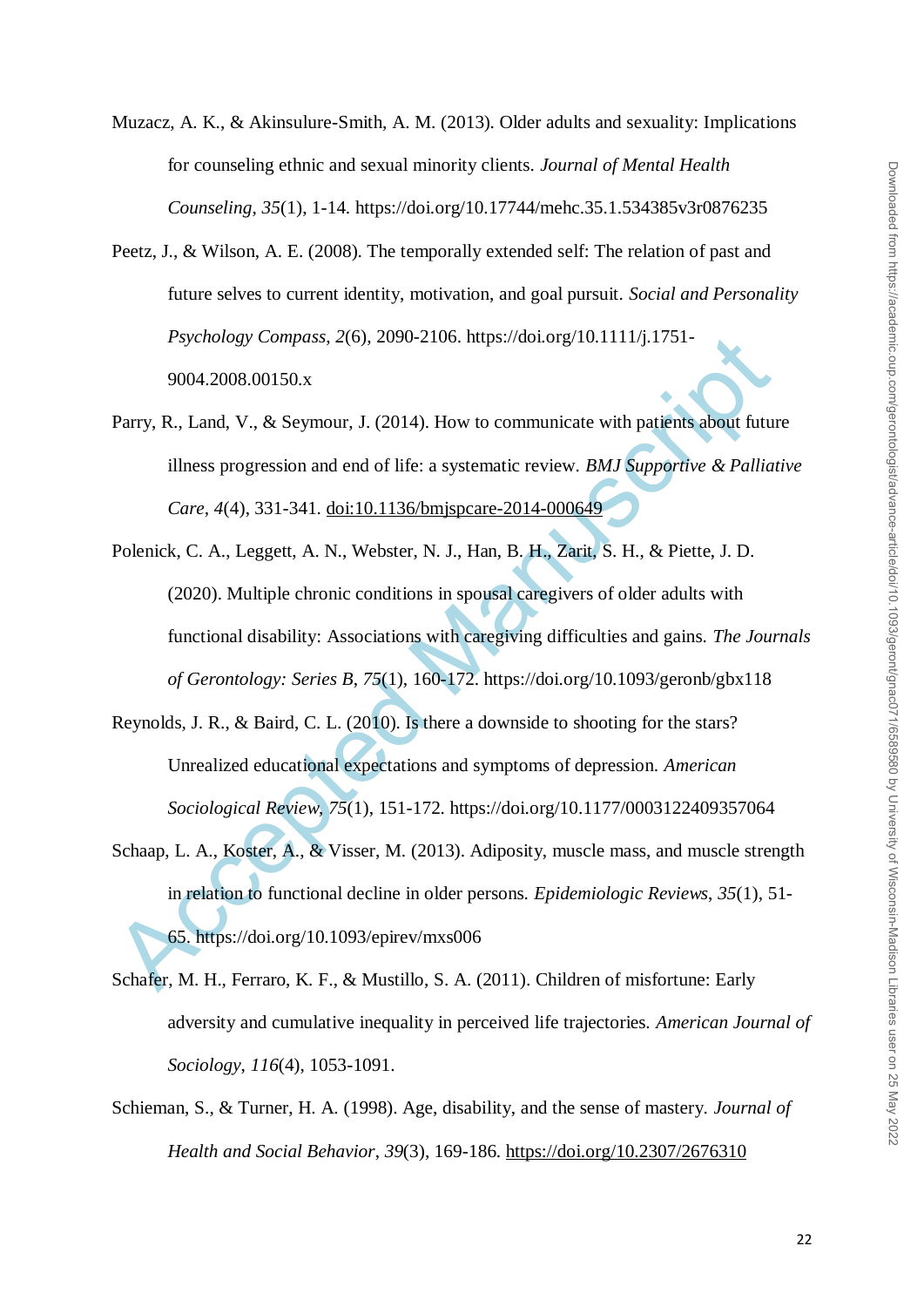- Sendroiu, I., Upenieks, L, & Schafer, M.H. (2021). The divergent mental health effects of dashed expectations and unfulfilled aspirations: Evidence from American lawyers' careers. *Social Psychology Quarterly*, 01902725211045024.
- Stahl, S. T., & Patrick, J. H. (2012). Adults' future time perspective predicts engagement in physical activity. *Journals of Gerontology Series B: Psychological Sciences and Social Sciences*, *67*(4), 413-416. https://doi.org/10.1093/geronb/gbr118
- Stroope, S., McFarland, M. J., & Uecker, J. E. (2015). Marital characteristics and the sexual relationships of US older adults: an analysis of national social life, health, and aging project data. *Archives of Sexual Behavior*, *44*(1), 233-247. https://doi.org/10.1007/s10508-014-0379-y
- Social Sciences,  $6/(4)$ , 413-416. https://doi.org/10.1093/geronbybr118<br>
Stroope, S., McFarland, M. J., & Uecker, J. E. (2015). Marital characteristics and the sext<br>
relationships of US older adults: an analysis of nationa Syme, M. L., Klonoff, E. A., Macera, C. A., & Brodine, S. K. (2013). Predicting sexual decline and dissatisfaction among older adults: The role of partnered and individual physical and mental health factors. *Journals of Gerontology Series B: Psychological Sciences and Social Sciences*, *68*(3), 323-332. https://doi.org/10.1093/geronb/gbs087
- Taleb, N. N. (2012). *Antifragile: Things that gain from disorder* (Vol. 3). New York: Random House Incorporated.
- Ware Jr, J. E., & Sherbourne, C. D. (1992). The MOS 36-item short-form health survey (SF-36): I. Conceptual framework and item selection. *Medical Care*, *30*(6), 473-483.
- Weuve, J., Tchetgen, E. J. T., Glymour, M. M., Beck, T. L., Aggarwal, N. T., Wilson, R. S., ... & de Leon, C. F. M. (2012). Accounting for bias due to selective attrition: the example of smoking and cognitive decline. *Epidemiology*, *23*(1), 119-128.

https://doi.org/ 10.1097/EDE.0b013e318230e861

Wilkinson, L. R., Schafer, M. H., & Wilkinson, R. (2020). How painful is a recession? An assessment of two future-oriented buffering mechanisms. *Social Science & Medicine*, *255*, 112455. https://doi.org/10.1016/j.socscimed.2019.112455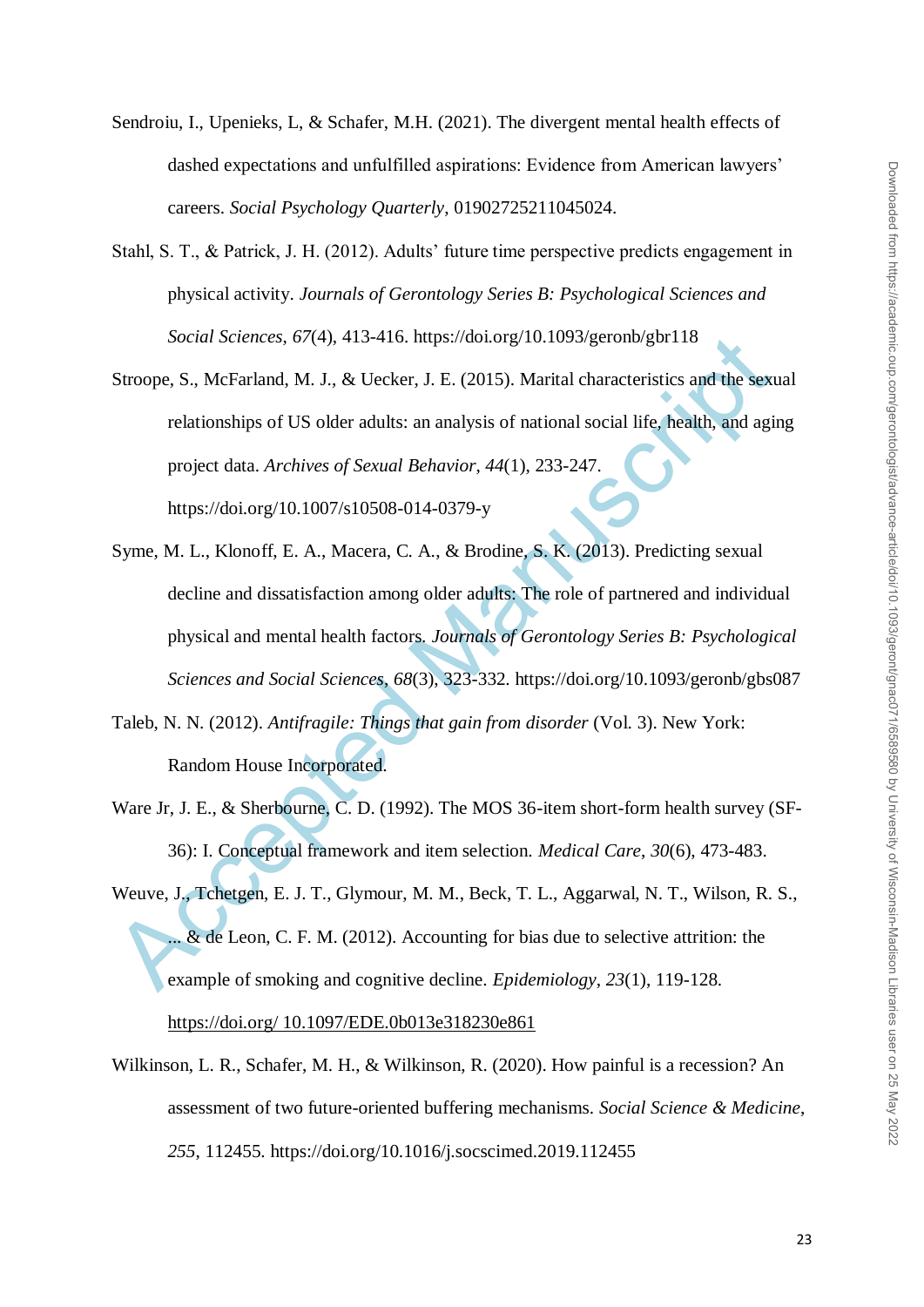Wurm, S., Warner, L. M., Ziegelmann, J. P., Wolff, J. K., & Schüz, B. (2013). How do negative self-perceptions of aging become a self-fulfilling prophecy? *Psychology and Aging*, *28*(4), 1088-1097. doi: 10.1037/a0032845

Accepted Manuscript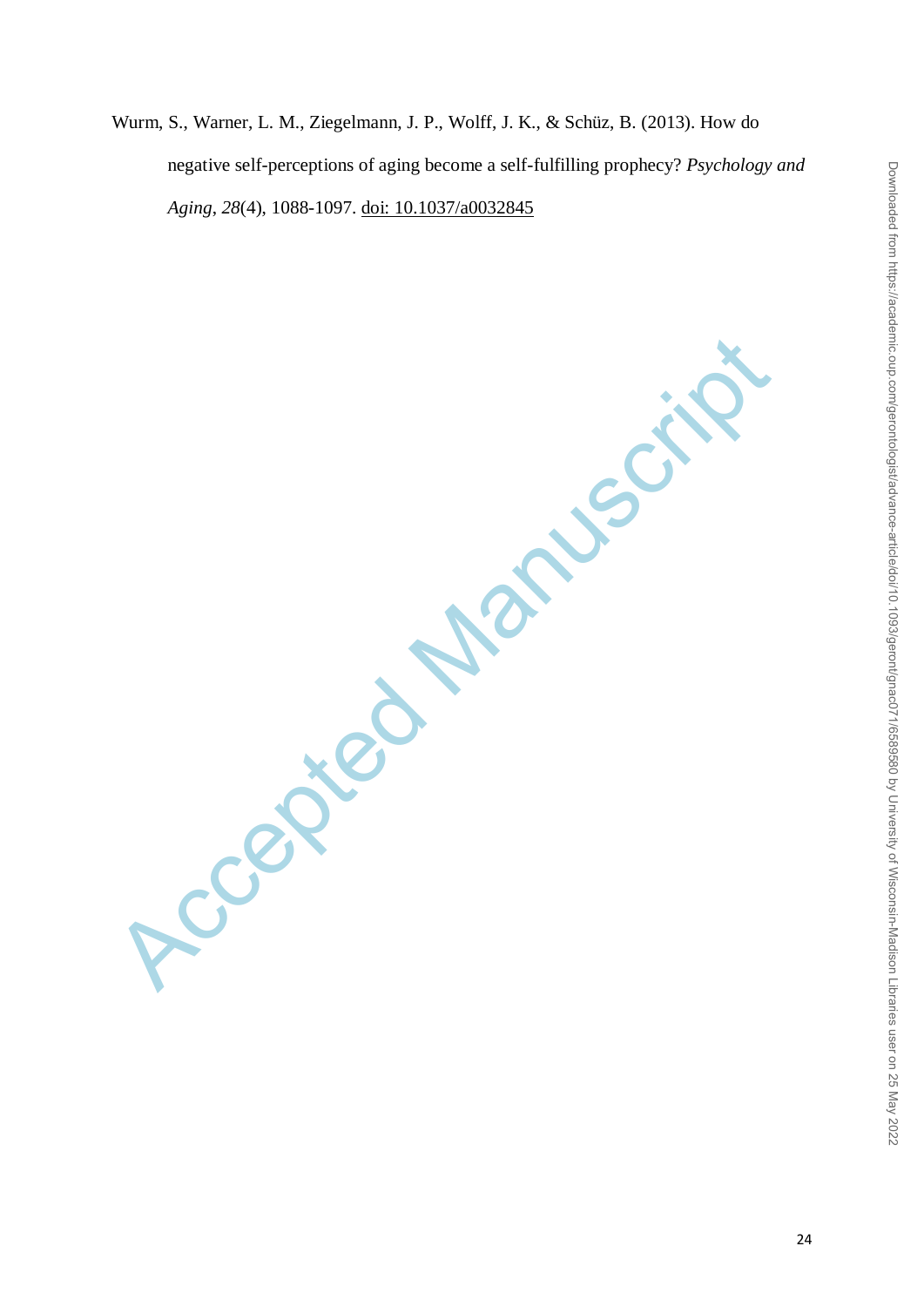| <b>Table 1.</b> Descriptive Statistics, MIDUS Study, Full Partnered Sample ( $N = 403$ females, $N = 567$ males) |                       |                  |                |                |                |                  |                |  |
|------------------------------------------------------------------------------------------------------------------|-----------------------|------------------|----------------|----------------|----------------|------------------|----------------|--|
|                                                                                                                  |                       |                  | Wave 1         |                | Wave 2         |                  | Wave 3         |  |
|                                                                                                                  |                       | Female           | <b>Male</b>    | Female         | <b>Male</b>    | Female           | Male           |  |
| MIDUS Wave $\rightarrow$                                                                                         | <b>Possible Range</b> | Mean (SD) or $%$ | Mean (SD) or % | Mean (SD) or % | Mean (SD) or % | Mean $(SD)$ or % | Mean (SD) or % |  |
| <b>Dependent Variables</b>                                                                                       |                       |                  |                |                |                |                  |                |  |
| Sexual Frequency                                                                                                 |                       |                  |                |                |                |                  |                |  |
| Never or not at all                                                                                              |                       | 12.86            | 10.28          | 10.09          | 9.82           | 9.81             | 10.09          |  |
| Less than once a month                                                                                           |                       | 12.54            | 12.50          | 20.64          | 16.73          | 23.45            | 18.08          |  |
| Once a month                                                                                                     |                       | 11.90            | 10.56          | 11.01          | 16.00          | 10.87            | 20.32          |  |
| Two or three times a month                                                                                       |                       | 20.90            | 22.78          | 22.94          | 24.00          | 25.41            | 24.33          |  |
| Once a week or more                                                                                              |                       | 41.80            | 43.89          | 35.32          | 33.45          | 30.46            | 27.18          |  |
| <b>Sexual Satisfaction</b>                                                                                       | 0,10                  | 5.74(2.98)       | 6.03(2.78)     | 4.93(3.01)     | 5.06(2.90)     | 4.21(2.85)       | 4.02(2.99)     |  |
| <b>Focal Independent Variables</b>                                                                               |                       |                  |                |                |                |                  |                |  |
| <b>Future Sexual Expectations</b>                                                                                | 0,10                  | 4.63(3.10)       | 4.51(2.99)     | 4.14(2.97)     | 4.36(2.96)     |                  | -------        |  |
| Functional limitation onset                                                                                      | 0.1                   |                  | -------        | 18.87          | 16.30          | 20.81            | 21.10          |  |
| Average Level of ADL Difficulty                                                                                  | 1,4                   | 1.15(0.47)       | 1.07(0.31)     | 1.35(0.65)     | 1.28(0.63)     | 1.64(0.50)       | 1.47(0.61)     |  |
| Covariates                                                                                                       |                       |                  |                |                |                |                  |                |  |
| Count of Physical Health Conditions                                                                              | 0,3                   | 0.60(0.74)       | 0.54(0.74)     | 0.73(0.83)     | 0.69(0.68)     | --------         | -------        |  |
| Depressive Symptoms                                                                                              | 1,5                   | 1.50(0.54)       | 1.35(0.42)     | 1.55(0.56)     | 1.39(0.40)     | --------         | -------        |  |
| Partner Support                                                                                                  | 0,100                 | 31.12(27.11)     | 23.60(28.11)   | 33.09(26.54)   | 25.04(25.43)   | --------         | --------       |  |
| Age                                                                                                              | 45,92                 | 56.92(8.04)      | 56.46(8.19)    | 67.86(7.96)    | 68.10(8.35)    |                  |                |  |
| Non-white                                                                                                        | 0,1                   | 6.26             | 4.03           | 5.94           | 3.98           | --------         | --------       |  |
| Education                                                                                                        |                       |                  |                | --------       | --------       | --------         |                |  |
| Less than high school                                                                                            |                       | 8.83             | 7.34           | --------       | ---------      | --------         | --------       |  |
| High school degree                                                                                               |                       | 34.70            | 27.45          | --------       | ---------      | --------         | --------       |  |
| Some college/Vocational                                                                                          |                       | 29.34            | 22.01          |                |                | --------         |                |  |
| College degree/more                                                                                              |                       | 27.13            | 43.21          | --------       | ---------      | --------         | --------       |  |
| Household Income                                                                                                 |                       |                  |                |                |                | --------         | --------       |  |
| $1st$ quintile                                                                                                   |                       | 11.40            | 6.32           | 13.43          | 5.32           | --------         | --------       |  |
| $2nd$ quintile                                                                                                   |                       | 17.26            | 16.48          | 20.34          | 14.65          | --------         |                |  |
| $3rd$ quintile                                                                                                   |                       | 24.43            | 22.53          | 21.35          | 22.34          | --------         | --------       |  |
| $4^{\text{th}}$ quintile                                                                                         |                       | 24.43            | 21.98          | 26.54          | 23.39          | --------         |                |  |
| $5th$ quintile                                                                                                   |                       | 22.48            | 32.69          | 18.34          | 34.30          | --------         | --------       |  |

**Table 1.** Descriptive Statistics, MIDUS Study, Full Partnered Sample (N = 403 females, N = 567 males)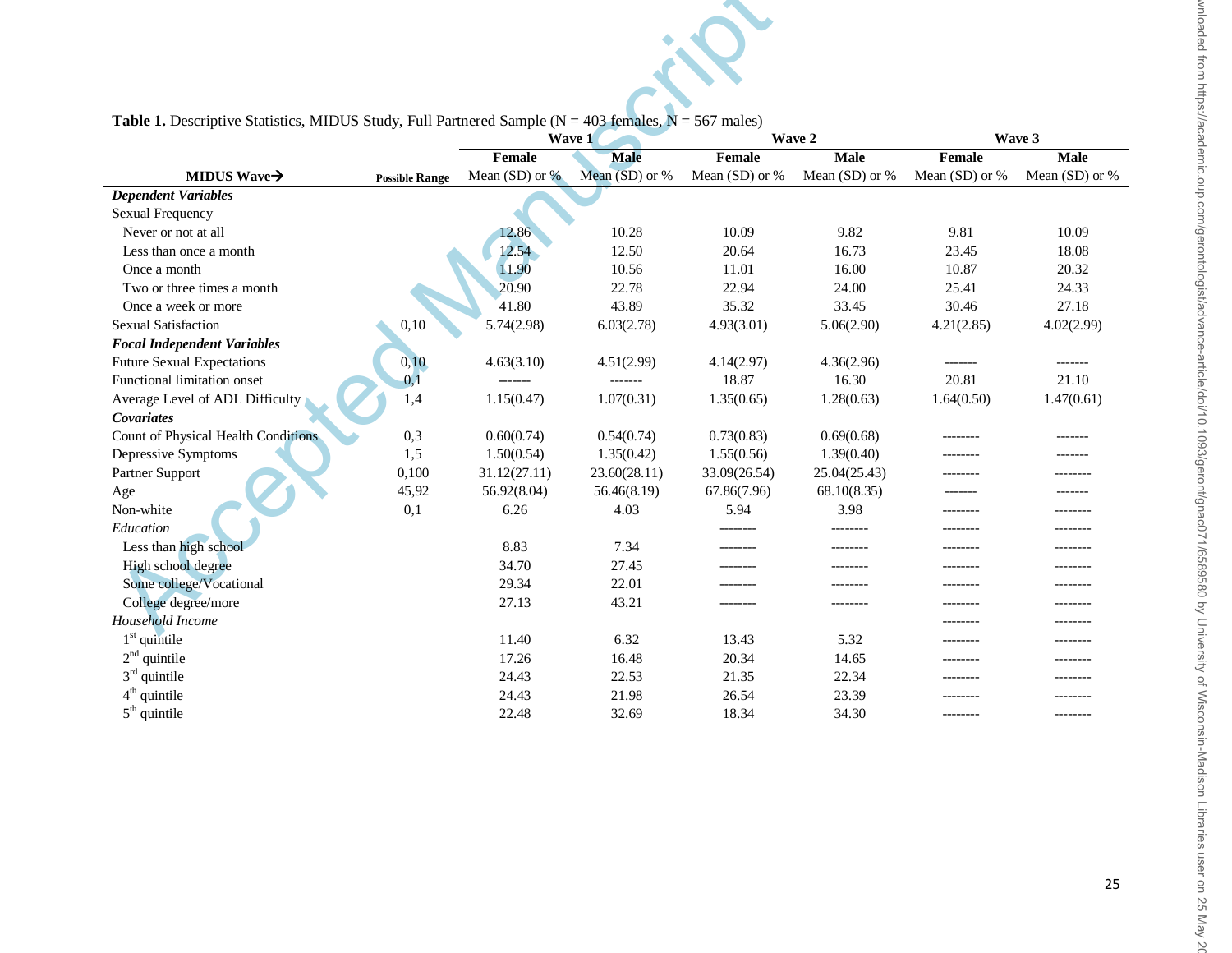|                                                                                                                             | Female $(N = 403)$         |                                      | Male $(N = 567)$           |                                      |  |  |
|-----------------------------------------------------------------------------------------------------------------------------|----------------------------|--------------------------------------|----------------------------|--------------------------------------|--|--|
|                                                                                                                             | <b>Sexual</b><br>Frequency | <b>Sexual</b><br><b>Satisfaction</b> | <b>Sexual</b><br>Frequency | <b>Sexual</b><br><b>Satisfaction</b> |  |  |
|                                                                                                                             | (Ordered Logit)            | (OLS)                                | (Ordered Logit)            | (OLS)                                |  |  |
| <b>Variable</b>                                                                                                             | Model 1                    | Model 2                              | Model 3                    | Model 4                              |  |  |
| Sexual Frequency, T1                                                                                                        | $2.04***$                  | 0.06                                 | $1.73***$                  | $0.15**$                             |  |  |
|                                                                                                                             | $(1.64 - 2.55)$            | (0.04)                               | $(1.44 - 2.07)$            | (0.03)                               |  |  |
| <b>Focal Independent Variables</b>                                                                                          |                            |                                      |                            |                                      |  |  |
| Future Sexual Expectations, T1                                                                                              | 1.38***                    | $0.80***$                            | $1.54***$                  | $0.79***$                            |  |  |
|                                                                                                                             | $(1.23 - 1.54)$            | (0.04)                               | $(1.38 - 1.72)$            | (0.03)                               |  |  |
| <b>Selected Covariates</b>                                                                                                  |                            |                                      |                            |                                      |  |  |
| Count of Physical Health Conditions, T1                                                                                     | 0.83                       | 0.04                                 | 1.08                       | $-0.10$                              |  |  |
|                                                                                                                             | $(0.56 - 1.23)$            | (0.13)                               | $(0.76 - 1.54)$            | (0.12)                               |  |  |
| Depressive Symptoms, T1                                                                                                     | $0.82*$                    | $-0.22$                              | $0.87*$                    | 0.07                                 |  |  |
|                                                                                                                             | $(0.51 - 0.94)$            | (0.18)                               | $(0.75 - 0.97)$            | (0.20)                               |  |  |
| Partner Support, T1                                                                                                         | 1.00                       | $0.01\,$                             | $1.00*$                    | 0.01                                 |  |  |
|                                                                                                                             | $(1.00-1.01)$              | (0.01)                               | $(0.97 - 0.99)$            | (0.01)                               |  |  |
| Age                                                                                                                         | 1.01                       | $0.01\,$                             | $0.95**$                   | 0.01                                 |  |  |
|                                                                                                                             | $(0.97-1.04)$              | (0.01)                               | $(0.91 - 0.98)$            | (0.01)                               |  |  |
|                                                                                                                             |                            |                                      |                            |                                      |  |  |
| Notes. Odds Ratios and 95% confidence intervals shown for Ordered Logit models; regression coefficients and robust standard |                            |                                      |                            |                                      |  |  |

**Table 2**. Coefficients Predicting Sexual Frequency and Sexual Satisfaction at T2, Full Partnered Sample

**Notes.** Odds Ratios and 95% confidence intervals shown for Ordered Logit models; regression coefficients and robust standard errors shown for OLS models. Models estimated with Generalized Estimating Equations. All models adjust for race, education, and household income (coefficients not shown).

\*\*\* *p* < .001, \*\* *p* < .01, \* *p* < .05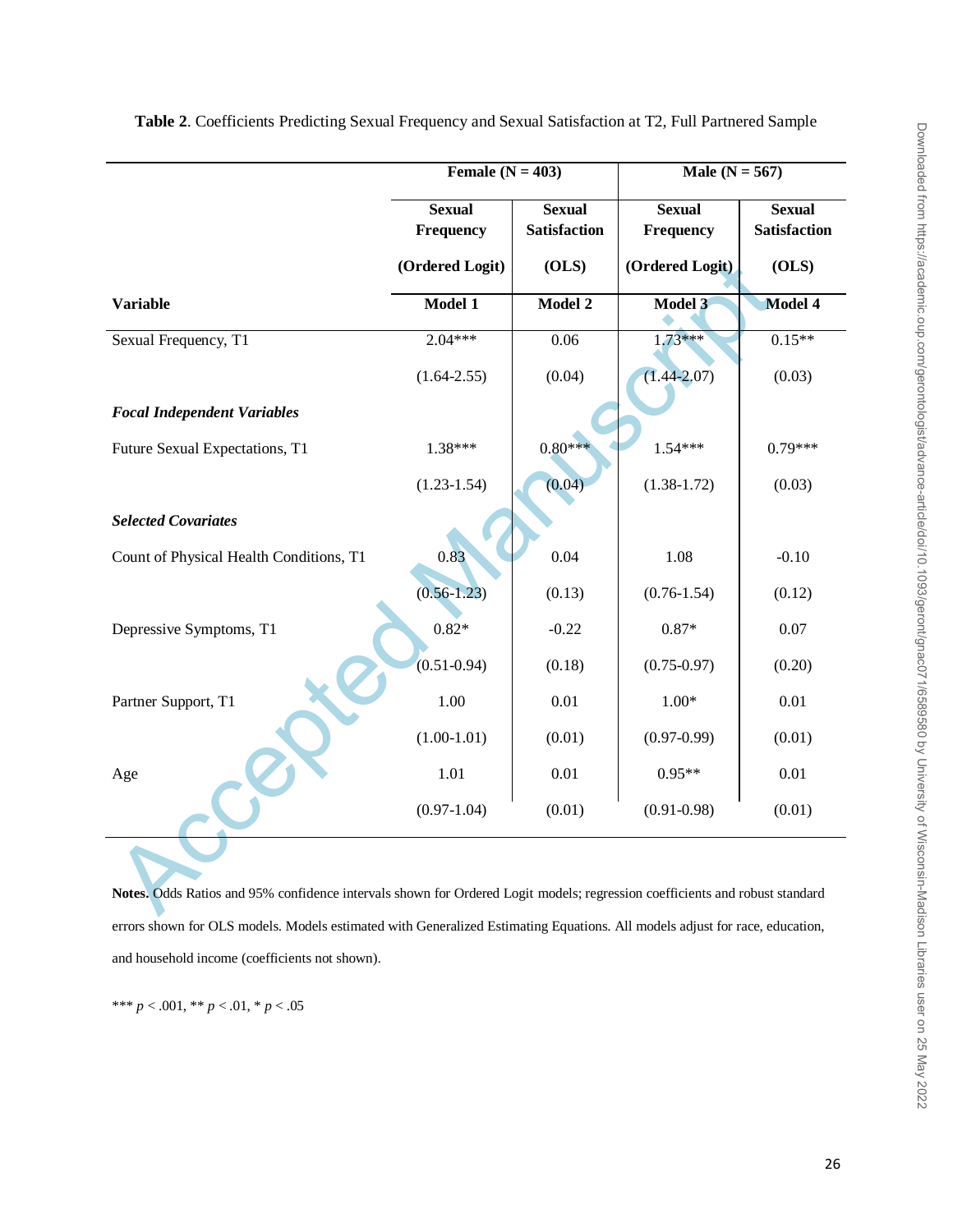|  | j                                                  |
|--|----------------------------------------------------|
|  | נ<br>ג<br>)<br>ž<br>í                              |
|  | .<br>לאומר                                         |
|  | Andrahaming P<br>I                                 |
|  |                                                    |
|  | $\frac{1}{1}$<br>י<br>;                            |
|  | )<br>)<br>)<br>)                                   |
|  | $\frac{2}{2}$                                      |
|  | $\frac{1}{2}$<br>j                                 |
|  |                                                    |
|  |                                                    |
|  | ć                                                  |
|  |                                                    |
|  |                                                    |
|  |                                                    |
|  | .<br>ج                                             |
|  | JNIVersi                                           |
|  |                                                    |
|  |                                                    |
|  |                                                    |
|  |                                                    |
|  | of Wisconsin-Madison Libraries user on 25 May 2022 |
|  |                                                    |
|  |                                                    |
|  |                                                    |

# **Table 3**. Coefficients from Ordered Logistic Regression Models Predicting Sexual Frequency at T2, Partnered Sample with no T1 ADLs, Odds Ratios and 95% Confidence Intervals Shown

**Female**  $(N = 403)$  **Male**  $(N = 567)$ 

**Model 1 Model 2 Model 3 Model 4**

| 1.98***         | 1.98***            | $1.77***$                     | $1.76***$                 |
|-----------------|--------------------|-------------------------------|---------------------------|
| $(1.56 - 2.49)$ | $(1.57 - 2.49)$    | $(1.47 - 2.14)$               | $(1.46 - 2.13)$           |
|                 |                    |                               |                           |
| $1.41***$       | $1.33***$          | $1.53***$                     | $1.54***$                 |
| $(1.25 - 1.59)$ | $(1.17-1.52)$      | $(1.37 - 1.70)$               | $(1.37 - 1.73)$           |
| $0.78*$         | 0.33               | $0.59*$                       | 0.82                      |
| $(0.65 - 0.96)$ | $(0.06 - 1.79)$    | $(0.33 - 0.93)$               | $(0.22 - 1.09)$           |
|                 | $1.31*(1.04-1.75)$ |                               | $0.92(0.70-1.21)$         |
|                 |                    |                               |                           |
| 0.95            | 0.85               | 1.07                          | 1.07                      |
| $(0.62 - 1.45)$ | $(0.56 - 1.28)$    | $(0.75 - 1.54)$               | $(0.74 - 1.54)$           |
| $0.84*$         | $0.82*$            | $0.73**$                      | $0.69**$                  |
| $(0.67 - 0.96)$ | $(0.65 - 0.94)$    | $(0.60 - 0.85)$               | $(0.58 - 0.84)$           |
| 1.00            | 1.01               | $1.00*$                       | $0.99*$                   |
| $(1.00-1.01)$   | $(1.00-1.01)$      | $(0.97 - 0.99)$               | $(0.97 - 0.99)$           |
| 1.01            | 1.02               | $0.96*$                       | $0.95*$                   |
| $(0.97-1.06)$   | $(0.98-1.06)$      | $(0.92 - 0.99)$               | $(0.92 - 0.99)$<br>1.1111 |
|                 |                    | $A$ 11<br>$-11$ $+12$<br>1.1. | 11.1                      |

**Notes.** Models estimated with Generalized Estimating Equations. All models adjust for race, education, and household income (coefficients not shown).

\*\*\* *p* < .001, \*\* *p* < .01, \* *p* < .05

**Variable**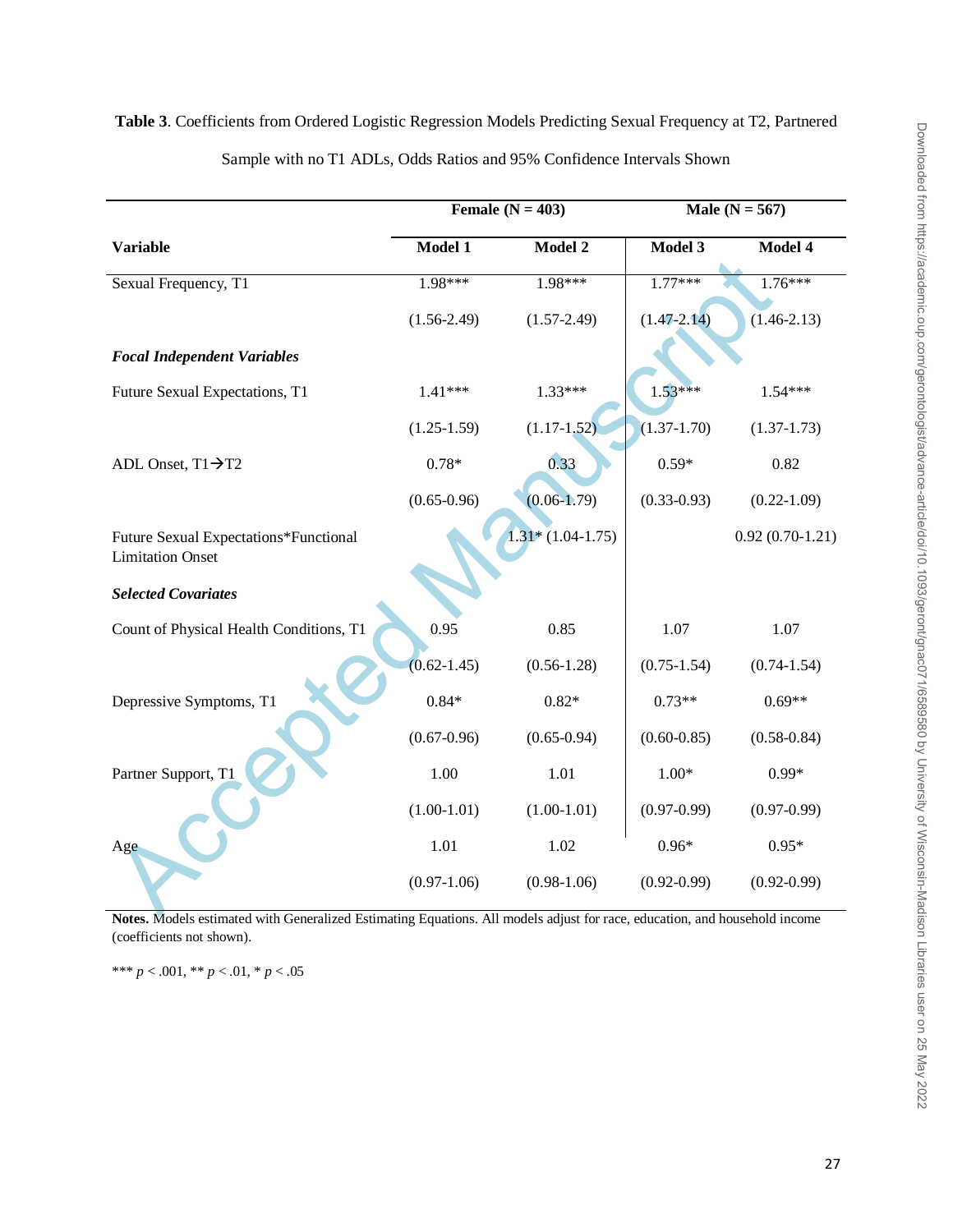#### **FIGURE 1**

Accepted Manuscript

Figure 1. Functional Limitation Onset and Sexual Frequency across Future Sexual Expectations

**Figure Captions**: Estimates are derived from Model 2 of Table 4. All other covariates are held at their respective means. 95% confidence intervals are shown. *Low Future Sexual Expectations* correspond to 1 standard deviation below the mean of sexual expectations (a score of 2), *Moderate Future Sexual Expectations* corresponds to the mean sexual expectations score (5) and *High Future Sexual Expectation*s corresponds to 1 standard deviation above the mean score on sexual expectations (8).